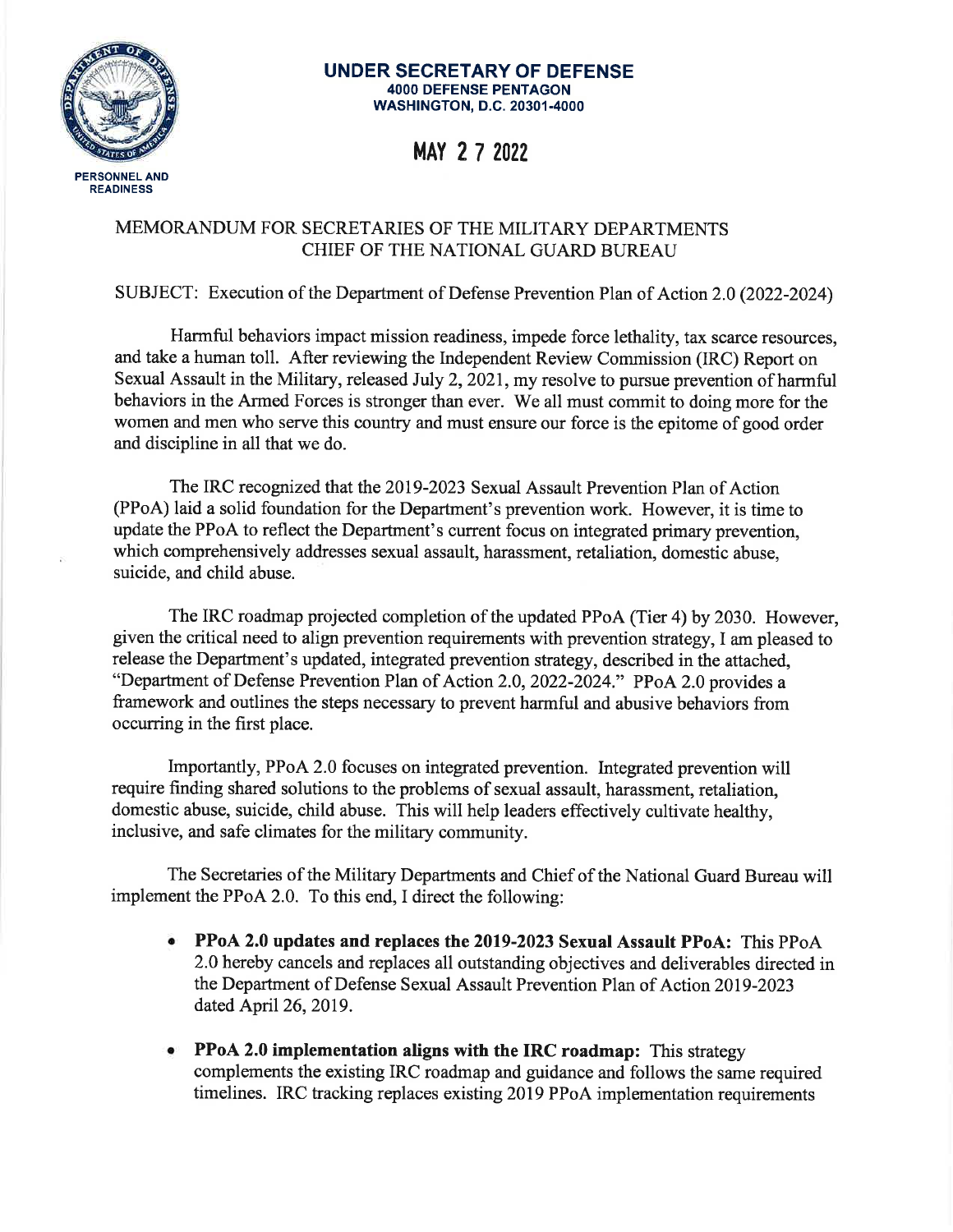and serves as a single implementation reporting mechanism. My office, in consultation with the uniformed and civilian leadership of the Department, will assess implementation of the PPoA 2.0 through the IRC tracking process no less than twice annually and recommend any adjustments to the Deputy Secretary, through the Deputy's Workforce Council (DWC). The Deputy Secretary of Defense has directed that each quarter, if possible, a DWC meeting will be devoted to monitoring implementation progress and timelines.

- Reassess prevention capabilities: Phase I of the 2019-2023 PPoA included a self- $\bullet$ assessment for Military Departments, Services, and National Guard Bureau (NGB) completed in 2019. To assess improvements and support implementation of PPoA 2.0, I direct a re-assessment of prevention capabilities at the headquarter levels of the Military Departments, Services, and NGB, using the 2019 criteria by the end of calendar year 2022 and biennially thereafter. A summary of the self-assessment is due to me by December 31, 2022.
- All new or updated Department of Defense prevention policies and strategies  $\bullet$ must align with the prevention framework outlined in PPoA 2.0: All new or updated policies and strategies relating to the primary prevention of harmful behaviors, including sexual assault, suicide, harassment, retaliation, domestic abuse, and child abuse, must align with PPoA 2.0.
- Expand and incorporate lessons learned in future strategy: No later than  $\bullet$ October 1, 2024, the Prevention Collaboration Forum will submit to my office recommendations informed by achievements and lessons learned from the PPoA 2.0. The recommendations will address the unique prevention requirements of sexual assault, suicide, harassment, retaliation, domestic abuse, and child abuse, as necessary.

The extensive collaboration which went into the creation of this guidance clearly demonstrates your recognition of the importance of further expanding our efforts to prevent harmful behaviors. We know that no single effort will eliminate harmful and prohibited behaviors, but this updated PPoA offers a clear pathway to work within your own Service and across the Department to execute an effective integrated prevention program.

morre C.

Gilbert R. Cisneros, Jr.

Attachment: As stated

cc:

Chairman of the Joint Chiefs of Staff Chiefs of the Military Services Commandant of the Coast Guard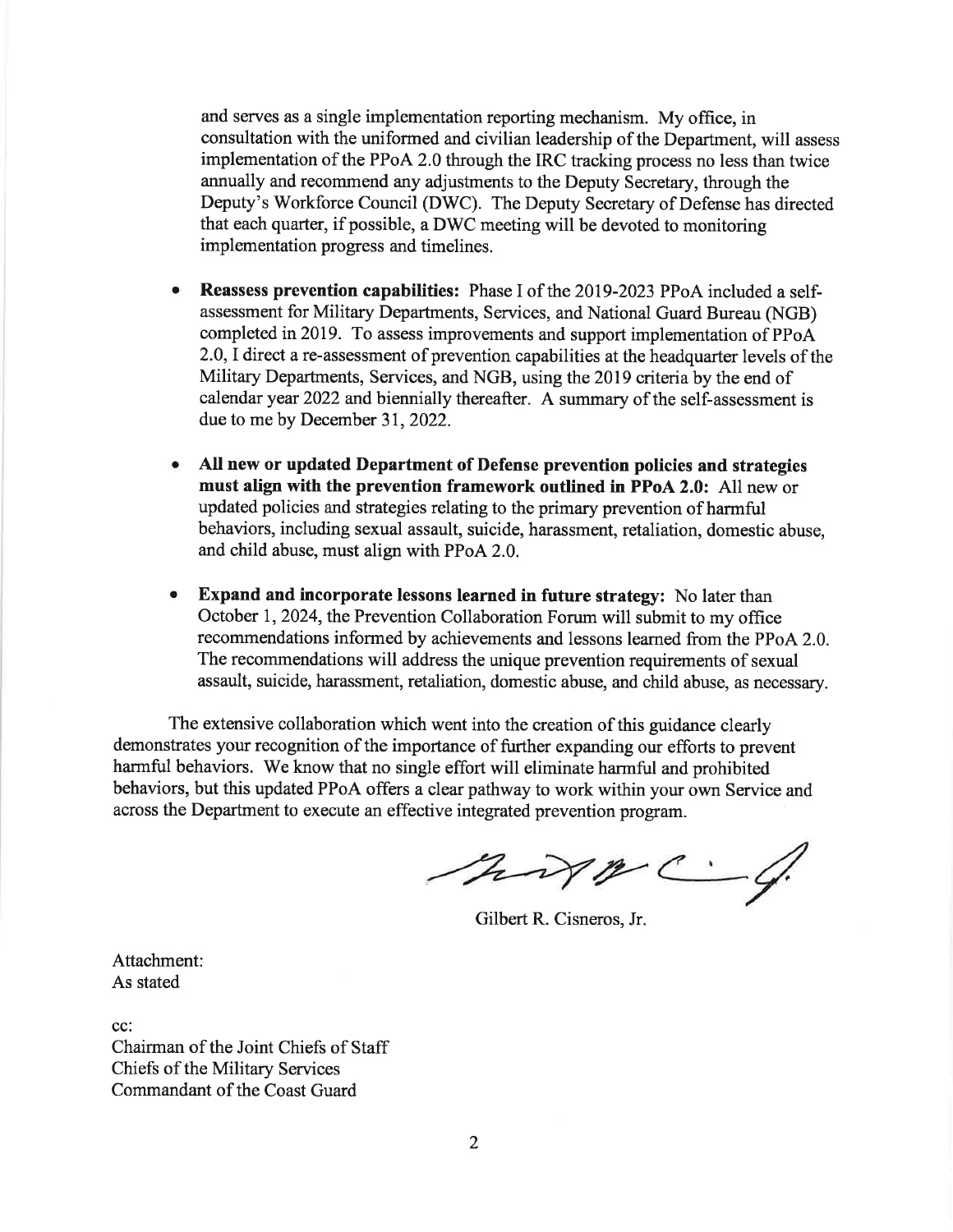

# **Prevention Plan of Action 2.0 2022-2024**

*The Department's renewed strategic approach to prevent self-directed harm and prohibited abuse or harm*

**Office of the Under Secretary of Defense for Personnel and Readiness**

**May 2022**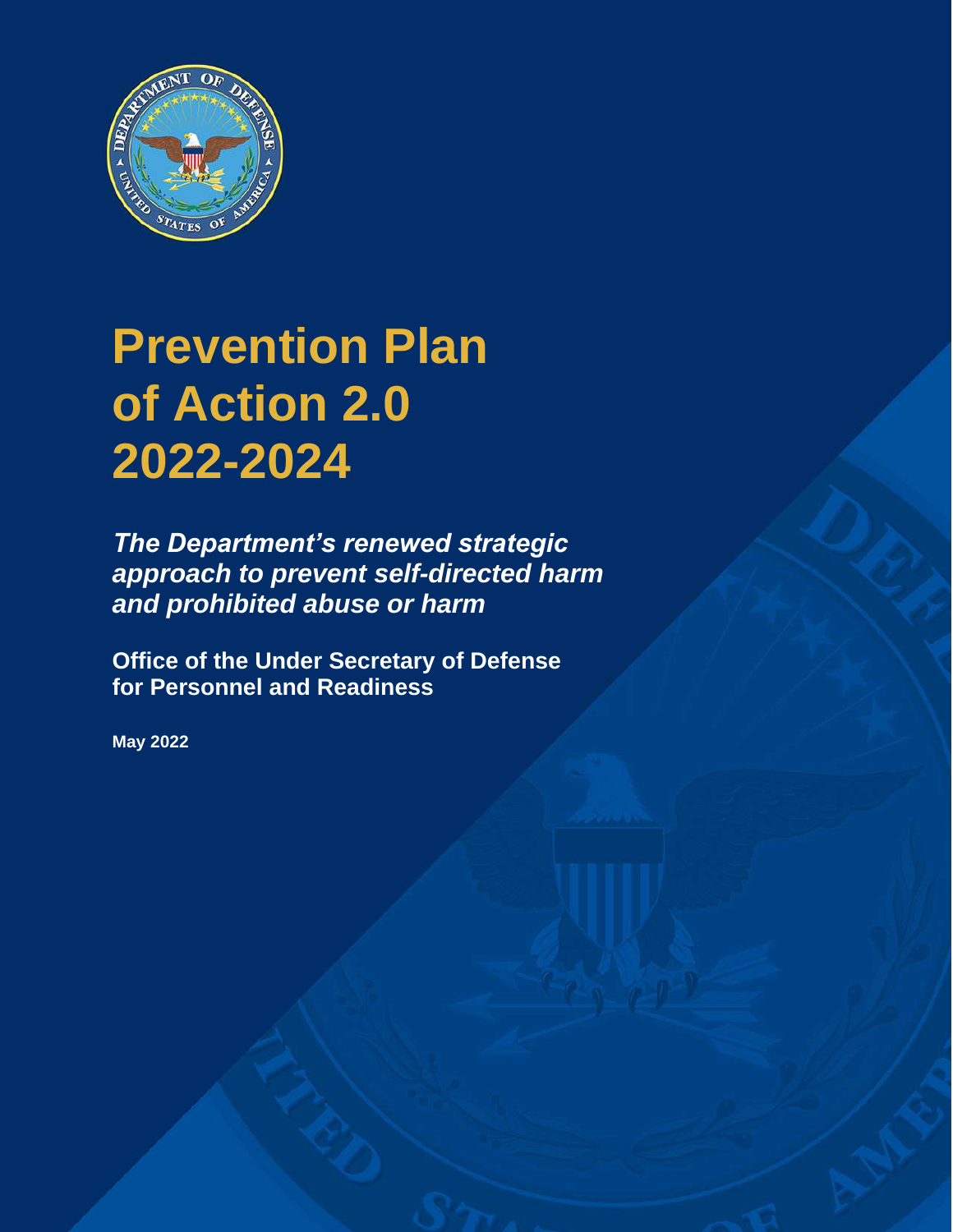# **Table of Contents**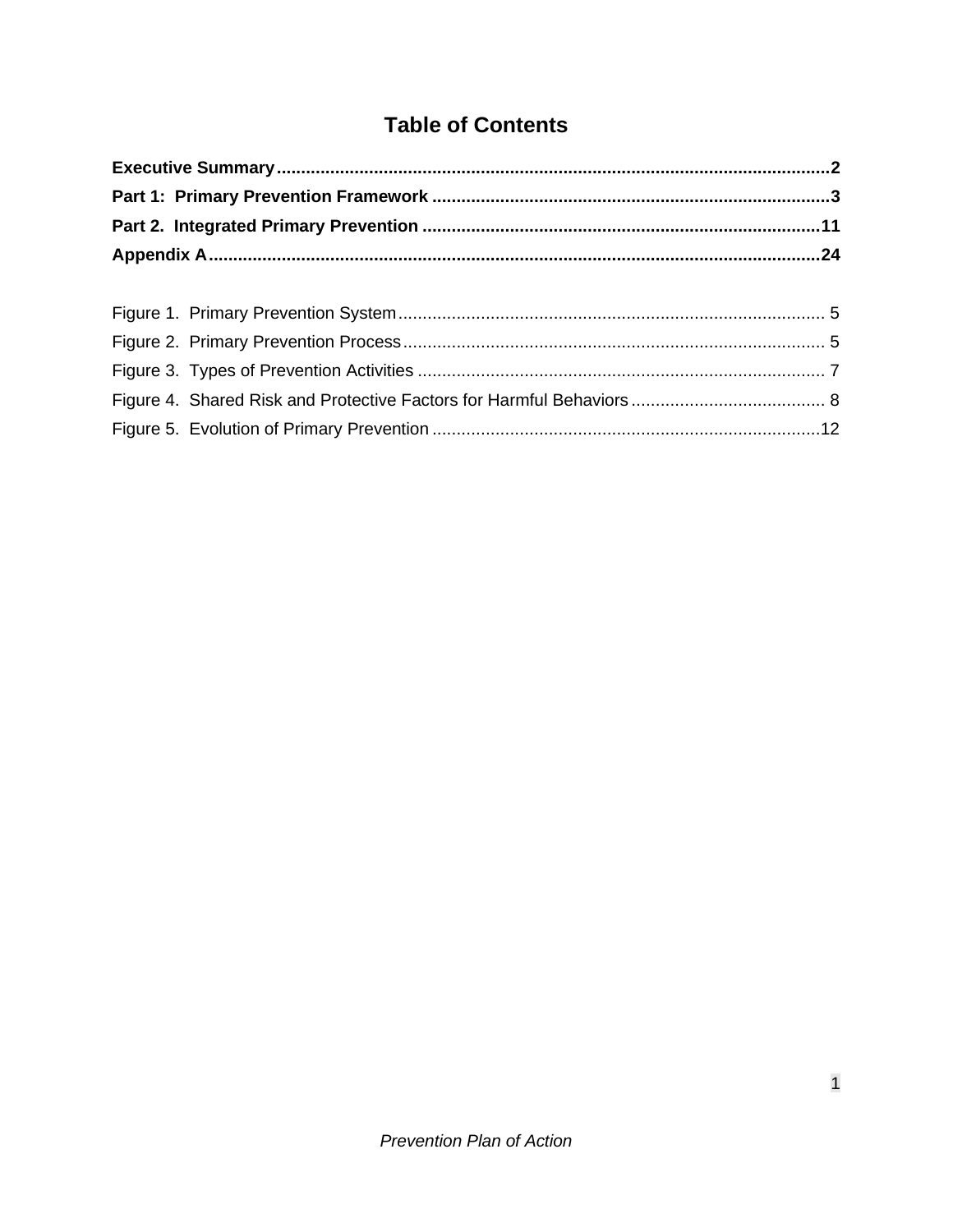### **Executive Summary**

<span id="page-4-0"></span>Self-directed harm and prohibited abuse or harm refers to sexual assault, harassment, retaliation, suicide, domestic abuse, and child abuse. These behaviors impact force readiness, disrupt mission effectiveness, tax scarce resources, and take a human toll. Reduction of these behaviors demands additional steps to solidify the conditions that will sustain lasting progress, align efforts to proven approaches, and drive the changes required to achieve the Department's vision of a military free from abuse and harm.

This document highlights the Department's new emphasis on integrated primary prevention. Integrated prevention will require finding shared solutions to the problems of sexual assault, harassment, retaliation, domestic abuse, suicide, and child abuse. While this range of harmful behaviors has diverse and unique prevention needs, these harmful behaviors also share many risk and protective factors. The Department will synergize existing prevention activities by strengthening efforts that address these shared factors. This approach will align competing priorities, increase program effectiveness, ensure efficient use of resources, and help leaders cultivate safe and healthy climates across the military community.

This revised Prevention Plan of Action (PPoA 2.0) establishes a framework to guide the development, implementation, and evaluation of integrated primary prevention. Importantly, PPoA 2.0 builds on past work by reinforcing the tenets outlined in the 2019-2023 Department of Defense Sexual Assault Prevention Plan of Action (PPoA 1.0). The updated PPoA 2.0 incorporates multiple advancements that have occurred since 2019. Specifically, PPoA 2.0 reflects improvements made during the implementation of PPoA 1.0, incorporates the requirements and aligns language with DoDI 6400.09, "DoD Policy on Integrated Primary Prevention of Self-Directed Harm and Prohibited Abuse or Harm," issued September 11, 2020, and addresses the approved prevention-related recommendations of the Independent Review Commission on Sexual Assault in the Military report released on July 2, 2021. In short, this update expands the scope of the initial PPoA from sexual assault to the integrated prevention of multiple harmful behaviors, removes completed 2019-2023 PPoA objectives, and aligns remaining objectives with the IRC recommendations as approved by the Secretary of Defense, and Congressional requirements.

PPoA 2.0 reflects the Department's urgent need for integrated primary prevention. However, many of the harmful behaviors addressed in this document have unique prevention requirements. Subsequent versions of the PPoA will include these unique requirements and ensure that the military remains on the cutting edge of prevention science.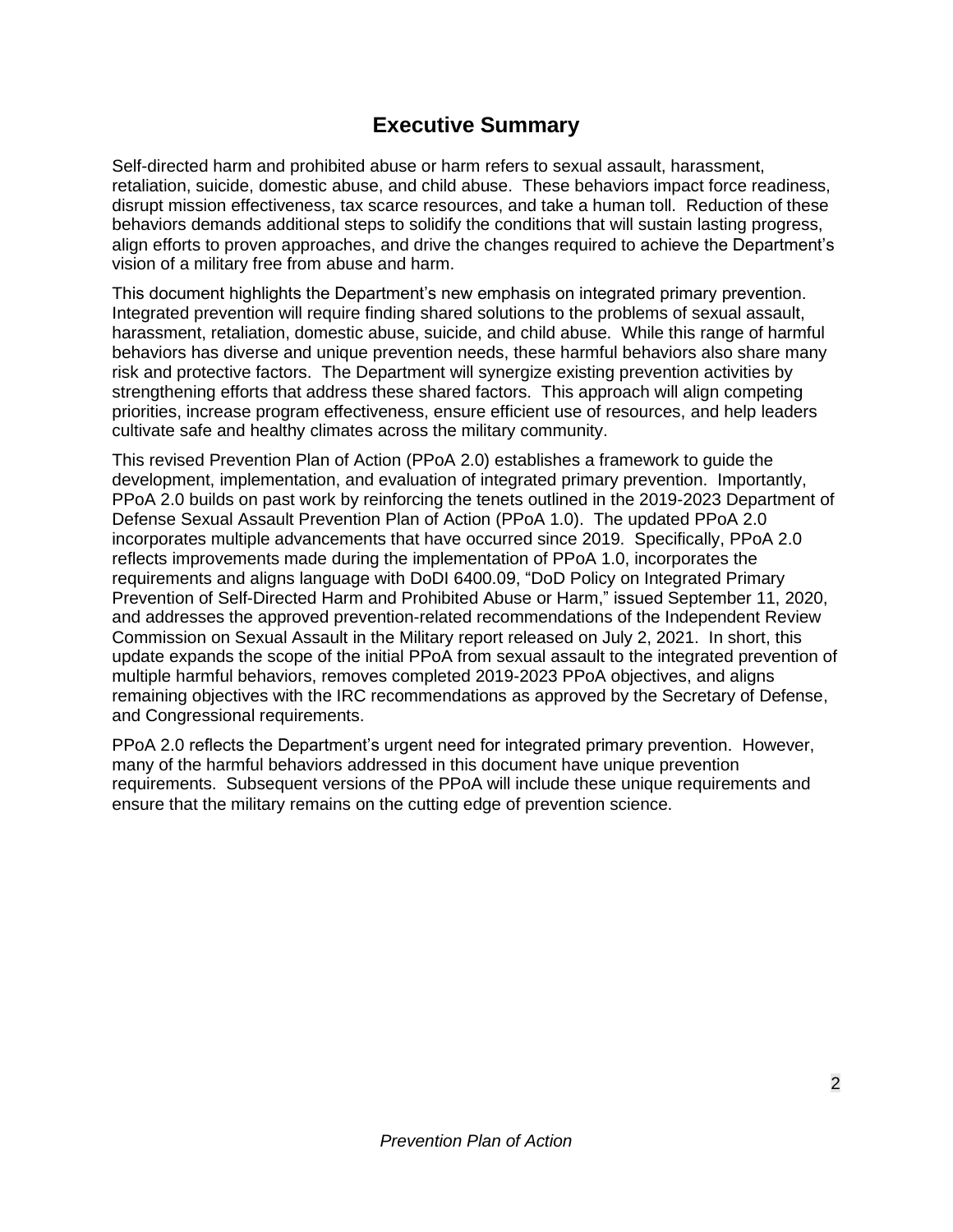## **Part 1: Primary Prevention Framework**

<span id="page-5-0"></span>**BLUF:** The PPoA is a *strategy* document intended to orient DoD components to DoD's integrated prevention approach and priorities. Senior leaders should use this document as a guiding framework to ensure their prevention efforts remained aligned with DoD.

#### **Introduction**

The Department remains dedicated to stopping incidents of self-directed harm and prohibited abuse and harm before they occur.<sup>1</sup> Since the release of the first Prevention Plan of Action (PPoA 1.0) in 2019, important developments both within and outside of the military highlight the Department's need to evolve and strengthen its prevention strategy over time. In 2020, the Department published its first integrated primary prevention policy, DoD Instruction (DoDI) 6400.09 "DoD Policy on Integrated Primary Prevention of Self-Directed Harm and Prohibited Abuse or Harm", spanning the prevention of sexual assault, suicide, harassment, $2,3$  domestic abuse, and child abuse (hereafter referred to as "harmful behaviors"). In 2021, Secretary of Defense Lloyd J. Austin III called for an Independent Review Commission (IRC) on Sexual Assault. The IRC made key recommendations to promote healthy climates and prevent multiple forms of harmful behavior. Recommendation 2.8 of the IRC Report requires the Department to revise PPoA 1.0 to align with the IRC's vision for integrated primary prevention in the military.<sup>4</sup>

This document reflects the Department's updated and revised Prevention Plan of Action (PPoA 2.0). The PPoA 2.0 incorporates all relevant guidance, addresses the approved IRC integrated primary prevention recommendations, new Congressional requirements, and the various forms of harmful behavior encompassed within DoDI 6400.09. This integrated primary prevention strategy will accelerate the Department's prevention efforts while enabling leaders to bolster shared protective factors and reduce risk factors for the entire military community.

#### **DoD Primary Prevention Framework**

#### *Overview*

Prevention science has evolved considerably over the past thirty years. Researchers have discovered new and effective ways to reduce harmful behaviors within communities and organizations.<sup>5,6</sup> While primary prevention is complex, the steps required to diminish prevalence of harmful behaviors and sustain progress are relatively similar to common planning and

<sup>1</sup> The terms "self-directed harm and prohibited abuse or harm" and "harmful behaviors" are used throughout this document and align with DoDI 6400.09.

<sup>&</sup>lt;sup>2</sup> As defined in DoDI 1020.03.

<sup>3</sup> As defined in DoDI 1020.04.

<sup>4</sup> As defined in DoDI 6400.09.

<sup>5</sup> Basile, K.C., DeGue, S., Jones, K., Freire, K., Dills, J., Smith, S.G., Raiford, J.L. (2016). *STOP SV: A Technical Package to Prevent Sexual Violence*. Atlanta, GA: National Center for Injury Prevention and Control, Centers for Disease Control and Prevention. https://www.cdc.gov/violenceprevention/pdf/sv-prevention-technical-package.pdf

<sup>6</sup> National Center for Injury Prevention and Control (U.S.). Division of Violence Prevention. (2017). Preventing Suicide: A Technical Package of Policy, Programs, and Practices. 62.

https://www.cdc.gov/violenceprevention/pdf/suicidetechnicalpackage.pdf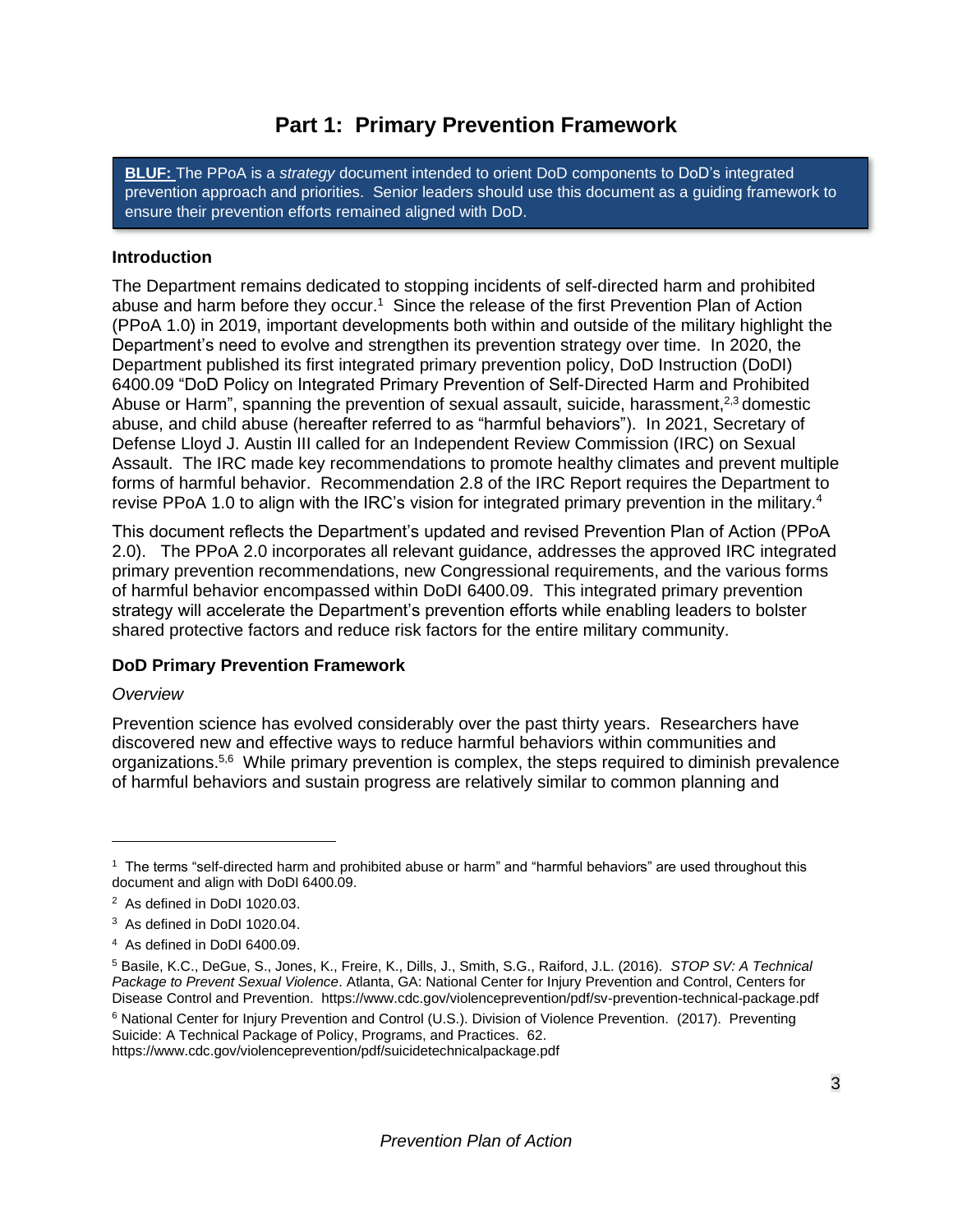coordination processes used routinely throughout the U.S. Armed Forces.<sup>7</sup> First, primary prevention requires a holistic, comprehensive approach driven with unity of effort toward the desired end state. Building this approach requires understanding the current environment, determining the scope of the local problem, and assessing the organizational factors that enable prevention. Second, a comprehensive approach is comprised of integrated, research-based prevention activities,<sup>8</sup> which achieve unity of effort only when implemented as designed in a conducive, supportive environment. Third, prevention activities require the systematic use of data-driven tactics to achieve the desired outcomes. Finally, preventing harmful behaviors requires evaluating change indicators over time, assessing organizational factors to inform adjustments to the prevention approach, and measuring the effectiveness of specific activities.<sup>9</sup>

#### *Prevention System Elements*

Reducing harmful behaviors across the military community involves enacting the prevention process in an optimized prevention *system* (see Figure 1). Organizational factors that constitute the prevention system include **human resources, such as equipped and empowered leadership, prevention workforce, and the military community; infrastructure, such as prevention-specific policy, resources, and data systems; and, collaborative relationships**  within and across organizations.<sup>10</sup> In an optimized prevention system, human resources attain and sustain prevention-specific knowledge and skills, collaborative relationships form and become more productive, and infrastructure facilitates effective planning, implementation, evaluation, and quality improvement. Too often, prevention activities fail to have an impact because they are implemented without sufficient development of these system elements. The policy requirements for implementing the Prevention System are found in DoDI 6400.09 Section 3.1.

<sup>7</sup> DoD, Joint Chiefs of Staff, Joint Planning, Joint Publication 5-0 (Washington, DC, 2020).

https://www.jcs.mil/Portals/36/Documents/Doctrine/pubs/jp5\_0.pdf?ver=ztDG06paGvpQRrLxThNZUw%3d%3d

<sup>&</sup>lt;sup>8</sup> Research-based policies, programs, and practices are defined as prevention activities selected based on research evidence that they have shown promise in evaluations to decrease the behavior of interest for a specific population or that the activity affected one or more contributing factors to the behavior of interest in settings similar to those being considered for the activity and that positive effects were sustained over time.

<sup>9</sup> Basile, K.C., DeGue, S., Jones, K., Freire, K., Dills, J., Smith, S.G., Raiford, J.L. (2016). *STOP SV: A Technical Package to Prevent Sexual Violence*. Atlanta, GA: National Center for Injury Prevention and Control, Centers for Disease Control and Prevention. https://www.cdc.gov/violenceprevention/pdf/sv-prevention-technical-package.pdf

<sup>10</sup> Pan American Health Organization. (2014*). Plan of Action for the Prevention and Control of Noncommunicable Diseases in the Americas, 2013-2019*. Washington, D.C.: World Health Organization. https://iris.paho.org/handle/10665.2/35009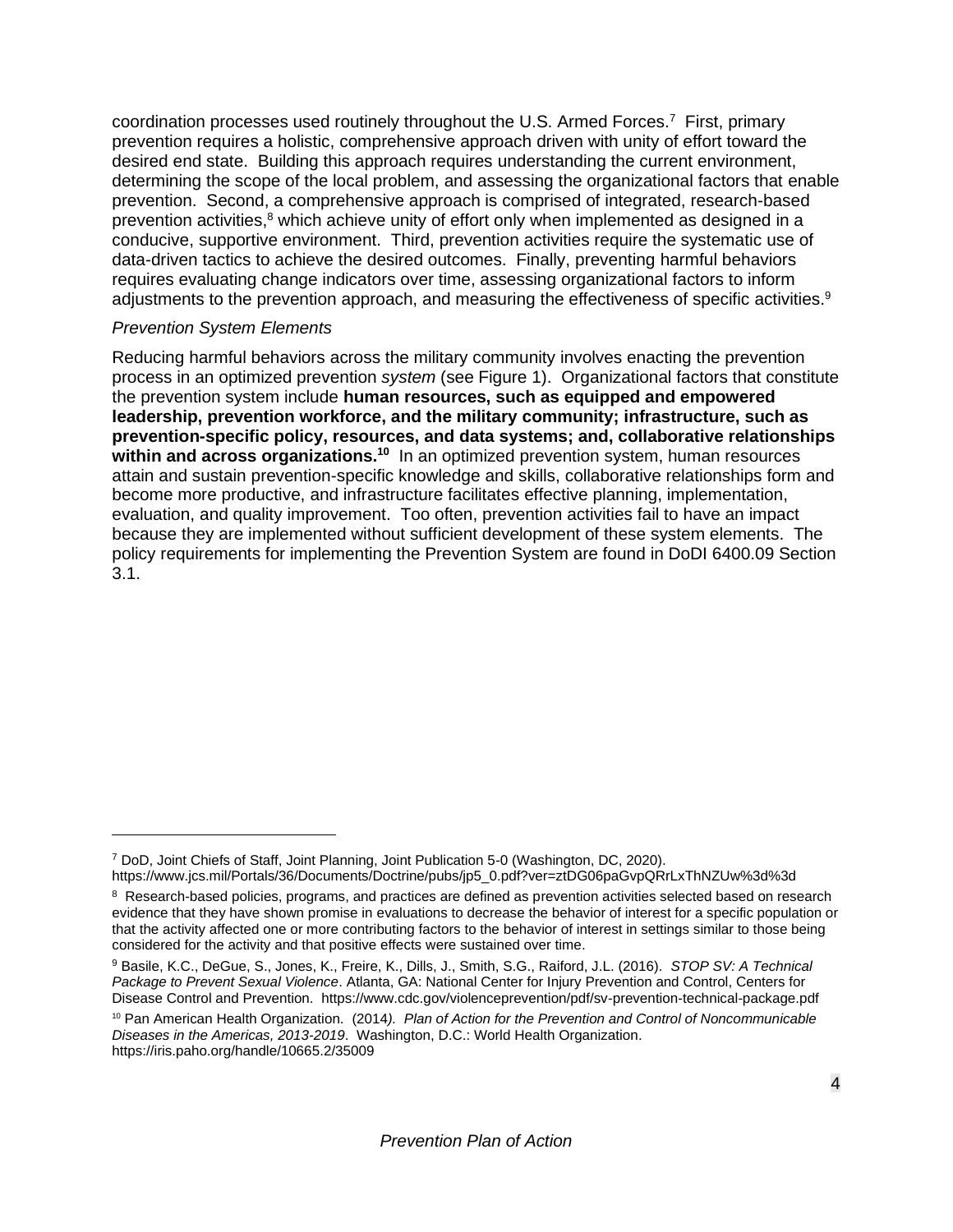<span id="page-7-2"></span>

*Figure 1. Primary Prevention System*

<span id="page-7-0"></span>The prevention system is the backdrop against which prevention planning, implementation, and evaluation all take place. A gap or deficiency in any element of the prevention system (e.g., an unskilled or underqualified prevention workforce) will degrade the quality of prevention activities.

#### *Prevention Process Elements*

The prevention process is a data-driven effort involving four main steps: **understanding the problem, developing a comprehensive approach, quality implementation, and continuous evaluation**. Requirements for the prevention process are outlined in DoDI 6400.09 Section 3.2 and are referred to as "data-driven actions" in the policy. The first step in the primary prevention process involves understanding the nature and magnitude of a problem within an organization. This is typically achieved through public health surveillance methods that systematically track and periodically assess the prevalence (number of people impacted) and incidence (frequency of occurrence) of a problem over time.



<span id="page-7-1"></span>*Figure 2. Primary Prevention Process*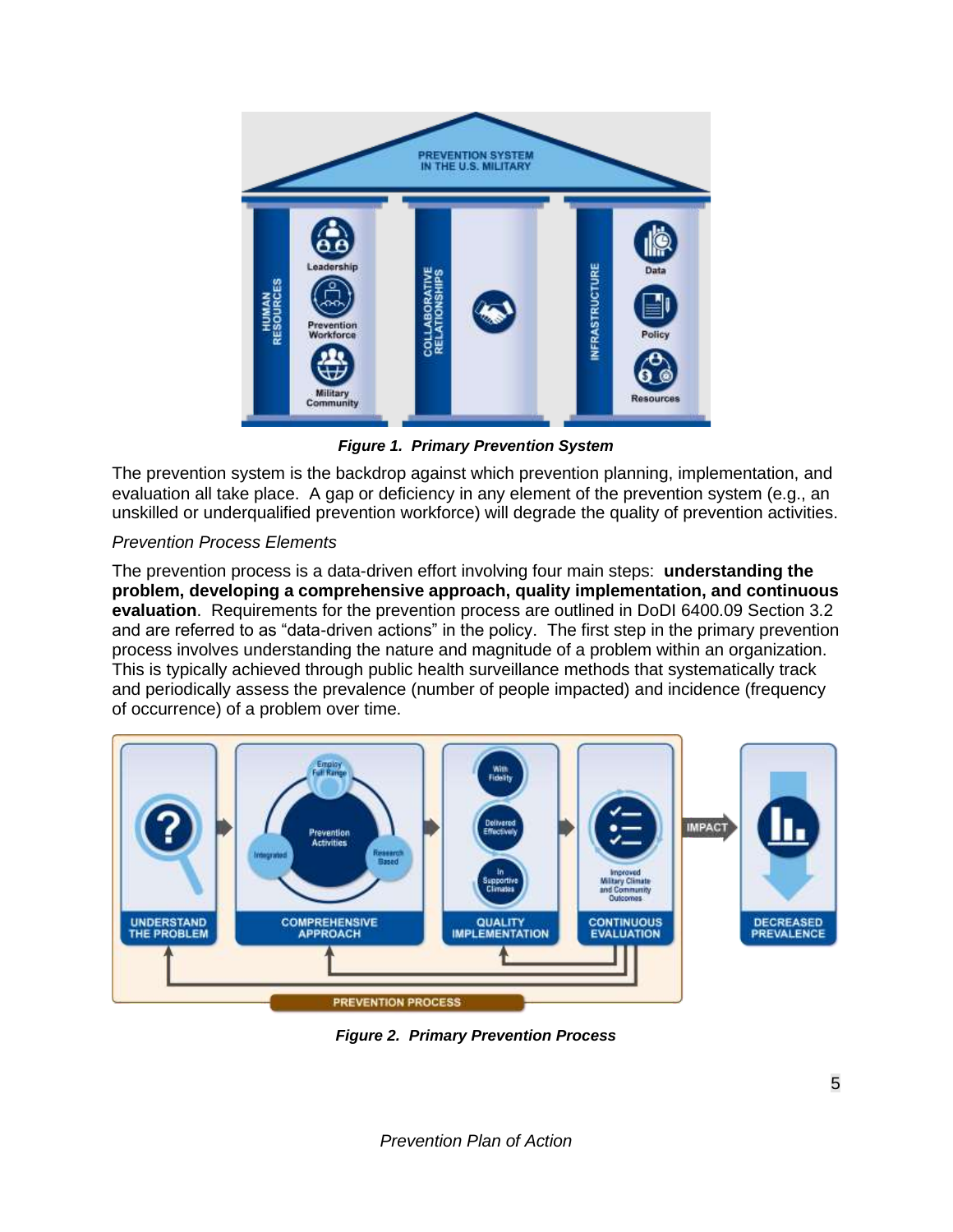The Department has several information collection efforts that assess sexual assault, harassment, suicide incidents, and related behaviors (e.g., the Workplace Gender Relation Surveys, DoD Suicide Event Report system). DoDEA Administrative Instruction (AI) 1356.01, issued in 2018, has helped advance the tracking of child abuse in DoD schools.<sup>11</sup> However, in the National Guard and Reserves, certain information collection efforts are challenging due to the part-time nature of the Force and other varied restrictions caused when NG members are not in a federal status. Furthermore, the Department does not currently have methods to fully assess the prevalence of domestic abuse and child abuse outside of DoD schools, although current efforts are underway to generate more information on these harmful behaviors.

After defining the magnitude of the problem, researchers should identify **factors known to contribute to harmful behaviors and their prevention**. Generally speaking, contributing factors are either risk or protective factors. Risk factors increase the likelihood that harm or abuse will occur. Examples of individual risk factors include previous trauma, substance misuse, and/or other risky or harmful behaviors (e.g., aggressive interpersonal behavior). Examples of community-level risk factors include hazing, bullying, retaliation, or other forms of harassment in the workplace, high drug and alcohol availability, high levels of poverty, and easy access to lethal means. As such, in a military environment, the Department's approach to the prevention of these behaviors is done through a risk-management framework. Protective factors decrease the likelihood that harmful behaviors will occur. Protective factors also buffer someone with risk factors from being affected by harmful behaviors. Examples of individual protective factors include effective communication skills, high levels of social support, and healthy methods of coping with stress. Examples of community-level protective factors include an inclusive culture and climate, high cohesion and social connectedness, and social norms that encourage help-seeking.<sup>12</sup>

Risk and protective factors vary substantially depending on the local context, and further vary at the individual, interpersonal, and community levels. Given the variability of these factors across the spectrum of harmful behaviors, each organization must conduct needs assessments to determine which contributing factors should be prioritized for prevention. Combined, the analysis and dissemination of prevalence survey results, climate assessments, research on contributing factors, and local needs assessments will provide leaders with the information needed to guide prevention decision making.

<sup>&</sup>lt;sup>11</sup> AI 1356.01 requires all reports of suspected or alleged incidents of child abuse and neglect to be documented and reported in a Child Abuse Report (CAR) and reported by phone to the local Family Advocacy Program and Child Welfare Services within 24 hours.

 $12$  For additional examples of risk and protective factors, see page 14 of the IRC Prevention Appendix.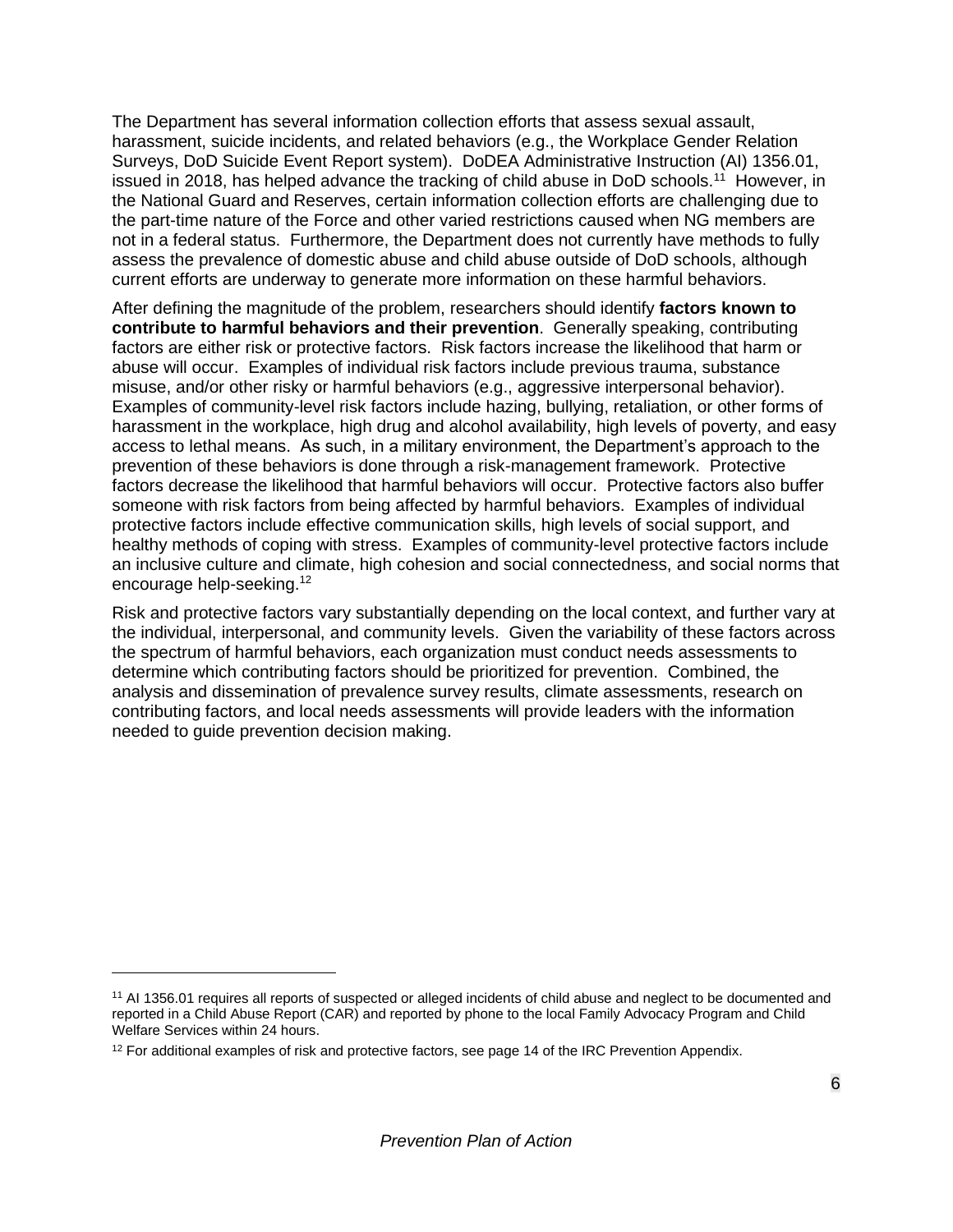Next, after understanding the problem, effective prevention involves developing a **comprehensive approach** or plan by applying multiple, reinforcing prevention activities [\(Figure](#page-9-0)  [3\)](#page-9-0) in a coordinated way to address individual, interpersonal, and organizational factors that contribute to harmful behaviors. The comprehensive approach should foster healthy environments and peer norms in addition to building critical personal and interpersonal skills.

For example, alcohol misuse is a risk factor for sexual assault, suicide, child abuse, and domestic abuse. However, implementing policies designed to prevent overconsumption of alcohol *in isolation* will not be sufficient to reduce these harmful behaviors. Instead, pairing alcohol reduction policies with prevention education and skill building programs will reinforce both prevention activities and may lead to fewer incidents of harm. $13$  In short, the public health approach examines the *environment* and the *culture* in which individuals live and seeks to fundamentally change the local community in ways that stop harmful behavior before it begins.

#### <span id="page-9-0"></span>*Figure 3. Types of Prevention Activities*

- **Policy:** A course or principle of action of a government or other institution that may be reflected in regulation, procedure, administrative action, incentive, or voluntary practice
- **Program:** Curriculum or manualized set of activities and information intended for learning and skill development
- **Practice:** Discrete behavior or action contributing to prevention

Comprehensive approaches ideally combine universal and targeted prevention activities. Universal prevention activities are activities that engage all Service members, such as building positive peer environments and promoting shared protective factors. Targeted activities address the unique needs of high-risk subpopulations. Within large organizations, specific subpopulations are at higher risk of different forms of abuse and harm. For example, current data show that young white men are most at risk of dying by suicide in the military, while women, racial/ethnic minorities, and sexual minority individuals are most at risk of sexual harassment, and sexual assault.<sup>14, 15</sup> Pairing targeted prevention activities (i.e., those that target high-risk groups) with universal prevention activities creates a more robust and efficient comprehensive approach.

Integrating prevention activities into a cohesive, cross-functional, and cross-organizational approach yields other advantages, such as promoting unity of effort, avoiding duplication, and lessening training fatigue. Given the associations among harmful behaviors, a comprehensive approach for prevention requires the inclusion of activities that effectively boost the cross-cutting protective factors and mitigate risk factors across the various forms of abuse and harm.

<sup>13</sup> Basile, K.C., DeGue, S., Jones, K., Freire, K., Dills, J., Smith, S.G., & Raiford, J.L. (2016). *STOP SV: A Technical Package to Prevent Sexual Violence*. Atlanta, GA: National Center for Injury Prevention and Control, Centers for Disease Control and Prevention. https://www.cdc.gov/violenceprevention/pdf/sv-prevention-technical-package.pdf

<sup>14</sup> DoD CY 2020 Annual Suicide Report. Defense Suicide Prevention Office (2021). 2020https://www.dspo.mil/Portals/113/Documents/CY20%20Suicide%20Report/CY%202020%20Annual%20Suicide %20Report.pdf?ver=0OwlvDd-PJuA-igow5fBFA%3d%3d

<sup>15</sup> Trump-Steele, R., Daniel, S, DeMarco, T., Sampath, S., Severance, L., Klahr, A. (2021). Experiences of sexual minority active duty service members with sexual harassment and sexual assault: Analysis of the 2016 and 2018 WGRA. (Report No. 2021-23). Alexandria, VA: Office of People Analytics.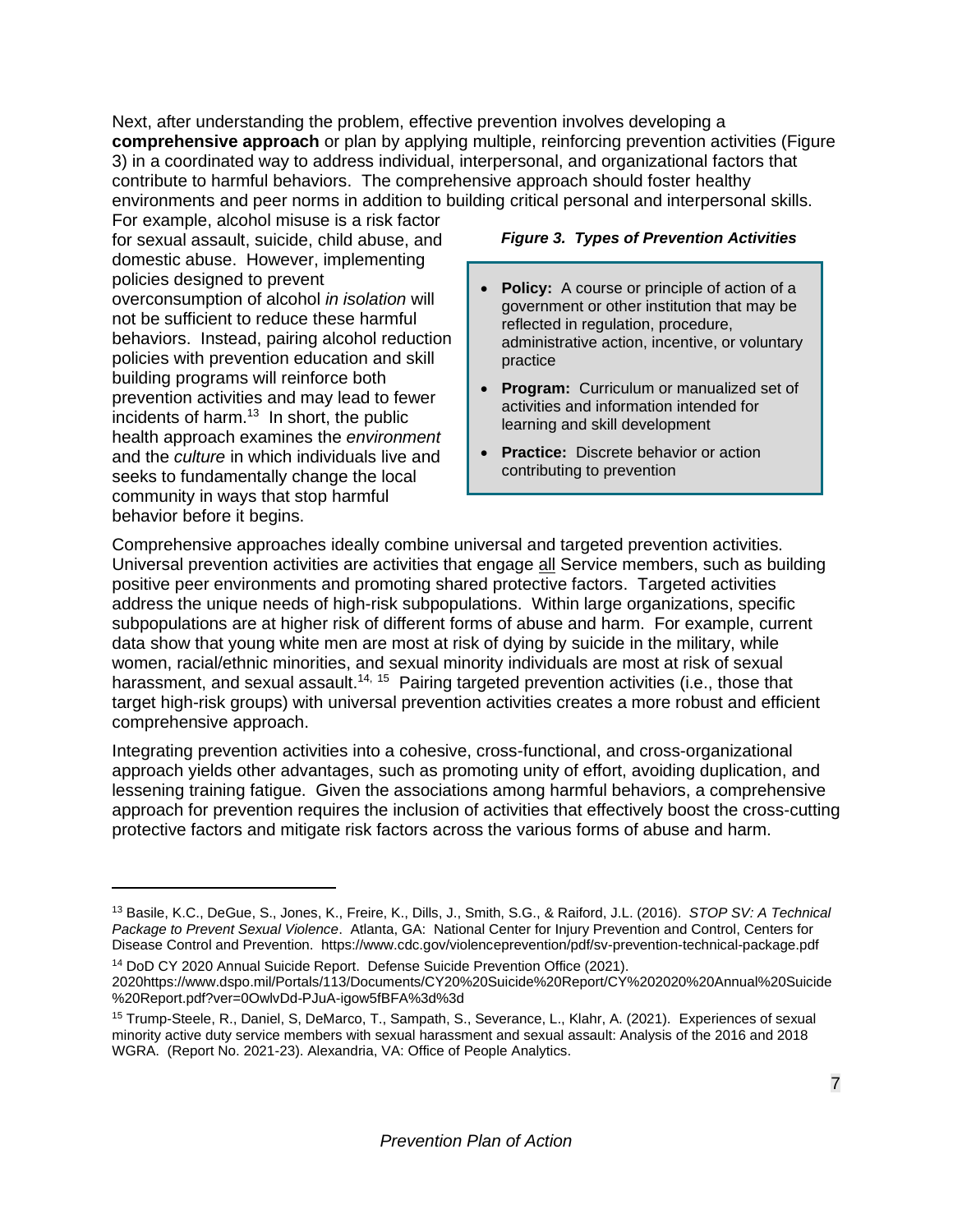

<span id="page-10-0"></span>*Figure 4. Shared Risk and Protective Factors for Harmful Behaviors*

The specific prevention activities that address individual, interpersonal, and organizational risk and protective factors must be complementary, such that messaging, or skills are mutually reinforcing rather than eroding. Selecting multiple activities that employ a similar approach such as building skills for bystanders to intervene in high risk situations—are not sufficient to ensure compatibility, since different bystander intervention programs may have conflicting branding and messaging. Instead, various domains of the community must be targeted simultaneously. For example, building crucial skills and abilities for young adults such as financial decision-making and effective communication habits can help protect young adults from domestic abuse and suicide. Increasing connectivity and developing strong support networks for individuals at risk of isolation can decrease the likelihood of sexual assault victimization, sexual harassment, and suicide. Maintaining clean, safe housing and providing affordable, accessible childcare can reduce the risk of child abuse.

Prevention policies, programs, and practices in a comprehensive approach must be selected because of their evidence base and likelihood to impact harmful behaviors or change the factors contributing to harmful behaviors. Research-based prevention activities are efforts that have been rigorously evaluated and shown to decrease specific forms of abuse and harm for a specific population. Ultimately, implementation of research-based prevention provides the greatest confidence that prevention activities will decrease harmful behaviors.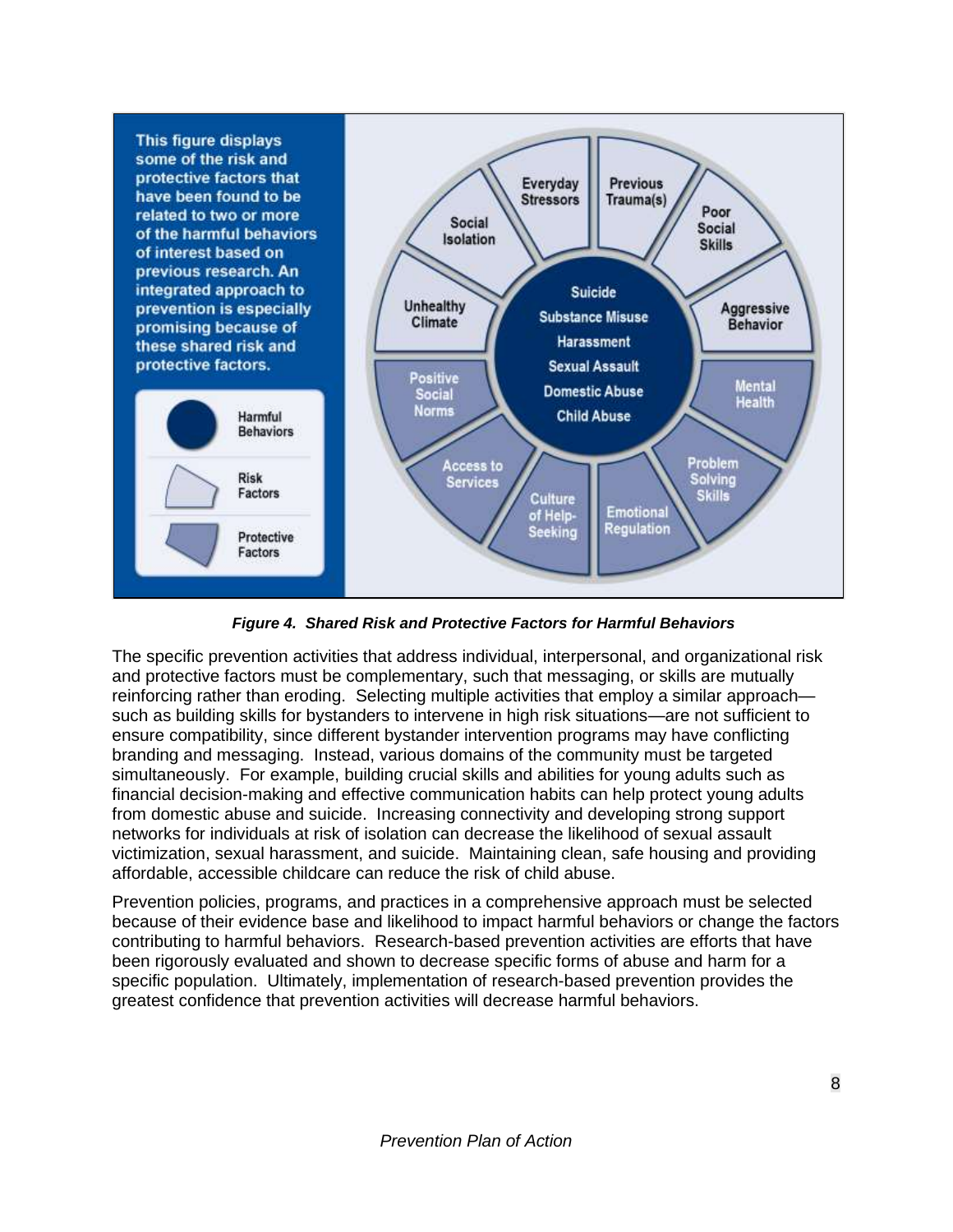Although implementation of a research-based prevention activity is a significant undertaking and critical step to decrease prevalence, the **quality of implementation** is equally important.<sup>16</sup> The manner and context in which prevention activities take place have a direct effect on the potential success of a comprehensive approach. Leaders and prevention personnel must implement prevention activities **with fidelity in supportive climates**. Fidelity refers to the degree to which an activity is implemented competently and as designed. While adaptation of activities is sometimes necessary to appeal to different participants, the key effective ingredients of the activity must be retained. For example, shortening a prevention program from its original, validated duration or delivering it with unprepared facilitators can alter its efficacy. A supportive climate includes leadership buy-in, organizational motivation to implement an activity, and/or staff with specific skills to implement the activity. Attempting to implement prevention activities in an unsupportive climate decreases their potential impact.

Once a comprehensive approach is implemented in a supportive climate, it must be **continuously evaluated** to determine if its component activities are changing the factors they were designed to address. This includes evaluation of activities and program outputs (e.g., number of leaders trained, number of meetings held with external stakeholders) as well as evaluation of program outcomes, such as lower rates of harassment. Outcome evaluation identifies if and to what extent an activity actually decreased negative behaviors and increased healthy behaviors. Ongoing evaluation is critical for continuous quality improvement. Documenting challenges and success is also important as the Department continues to build a repository of best practices. Prevention personnel will learn which prevention activities work with different populations over time, adjusting implementation when necessary to increase effectiveness.

Before the prevention process can be fully successful [\(Figure 2](#page-7-1)**Error! Reference source not found.**), each of the prevention system elements [\(Figure 1\)](#page-7-0) must be in place. For example, implementing a prevention activity requires personnel time and training. In the absence of a prevention workforce, other personnel may be dual-hatted to implement the prevention activity, which can overtax a military organization leading to decreases in leader buy-in. Lack of buy-in related to overtaxing the organization may be perceived by subordinate leaders as lack of buy-in to the activity. Even if the prevention activity had the potential to reduce harm, not attending to the human resources necessary to implement the activity will decrease effectiveness. Therefore, there is a symbiotic association between the system elements and prevention process. Both must be developed and promoted.

<sup>16</sup> Wandersman, A., Alia, K., Cook, B.S., Hsu, L.L., and Ramaswamy, R. (2016). *Evidence-based Interventions are Necessary but Not Sufficient for Achieving Outcomes in Each Setting in a Complex World: Empowerment Evaluation, Getting to Outcomes, and Demonstrating Accountability*. American Journal of Evaluation 37, no. 4: 544-561. https://journals.sagepub.com/doi/full/10.1177/1098214016660613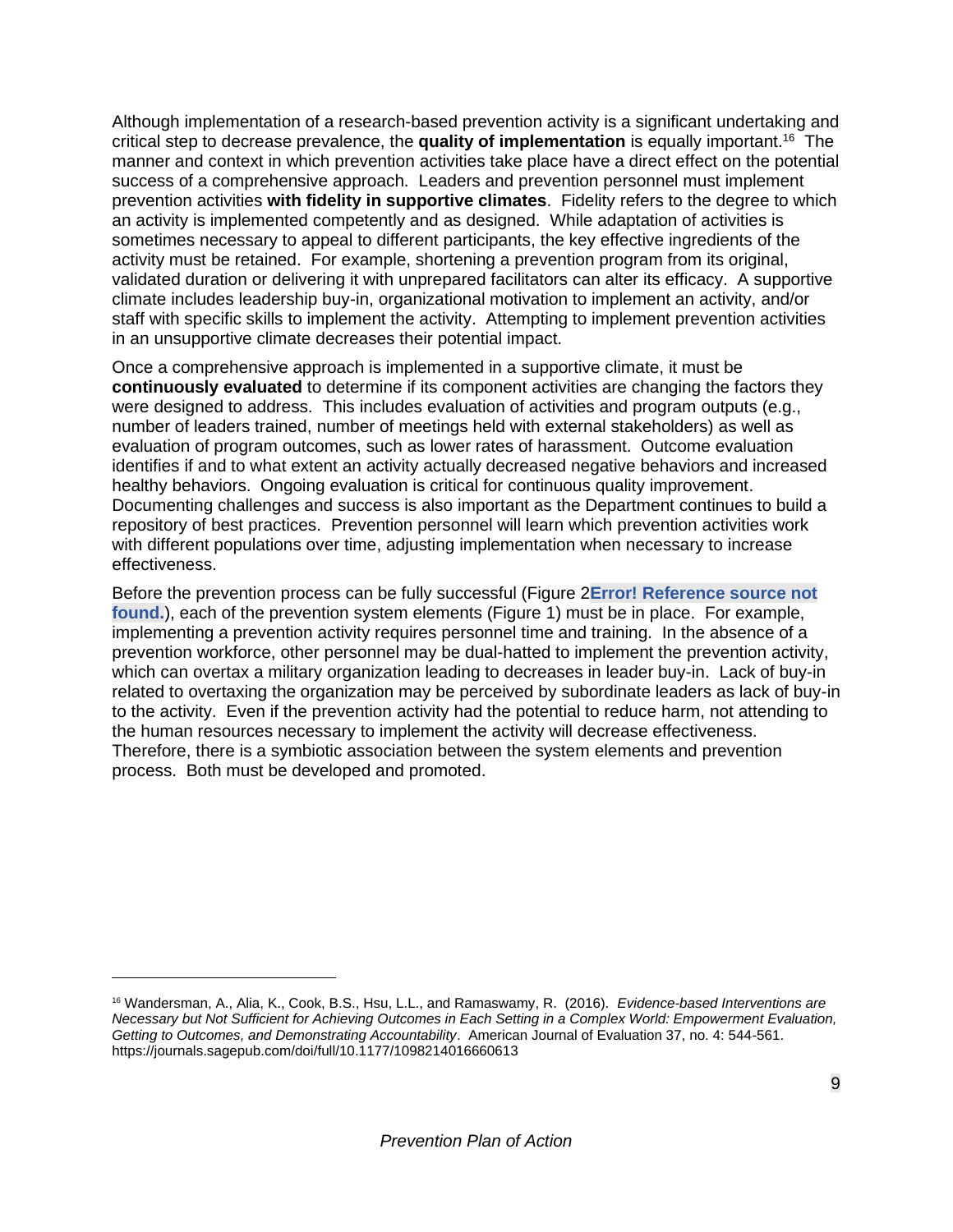To summarize, effective primary prevention involves tackling every step of the prevention [process](#page-7-2) [\(Figure 2\)](#page-7-1) [within a complete and well-organized](#page-7-2) prev[ention system \(](#page-7-2)



[Figure](#page-7-2) 1). The prevention system enables the planning and coordination of prevention and includes: Human Resources (Leadership, Prevention Workforce, Military Community), Collaborative Relationships, and Infrastructure (Data, Resources, and Policy). Specific steps in the prevention process include understanding the problem and contributing factors, developing a comprehensive approach that targets contributing factors and engages Service members in solutions, implementing the comprehensive approach with fidelity in supportive climates, and evaluating the comprehensive approach. The combination of all of these elements is necessary to decrease the occurrence of harmful behaviors and sustain reductions over time.

#### *Prevention Oversight*

The integration and coordination of prevention activities across sectors<sup>17</sup> and settings is essential for sustaining the impact of primary prevention efforts.<sup>18</sup> Oversight, or efforts to monitor the degree to which the prevention system and the prevention process are functioning efficiently and as intended, is the last element of a complete prevention strategy. Oversight will

<sup>17</sup> Several important sectors span civilian-military lines and collaboration across sectors—in accordance with law and DoD regulations—is helpful when implementing large scale prevention strategies. Such sectors include education, government (local, state, and federal), social services, health services, business/labor, justice, housing, media, and organizations that comprise the civil society sector such as crisis centers, local health coalitions, faith-based organizations, youth-serving organizations, foundations, and other non-governmental organizations. Collectively, these sectors can make a difference in preventing abuse and harm by impacting the various contexts and underlying risks that contribute to harmful behaviors. See page 33 in Basile, K.C., DeGue, S., Jones, K., Freire, K., Dills, J., Smith, S.G., & Raiford, J.L. (2016). *STOP SV: A Technical Package to Prevent Sexual Violence*. Atlanta, GA: National Center for Injury Prevention and Control, Centers for Disease Control and Prevention. https://www.cdc.gov/violenceprevention/pdf/sv-prevention-technical-package.pdf

<sup>18</sup> Stone, D., Holland, K., Bartholow, B., Crosby, A., Davis, S., & Wilkins, N. (2017). *Preventing Suicide: A Technical Package of Policy, Programs, and Practices*. Atlanta, GA: National Center for Injury Prevention and Control, Centers for Disease Control and Prevention. Preventing Suicide: A Technical Package of Policy, Programs, and Practices.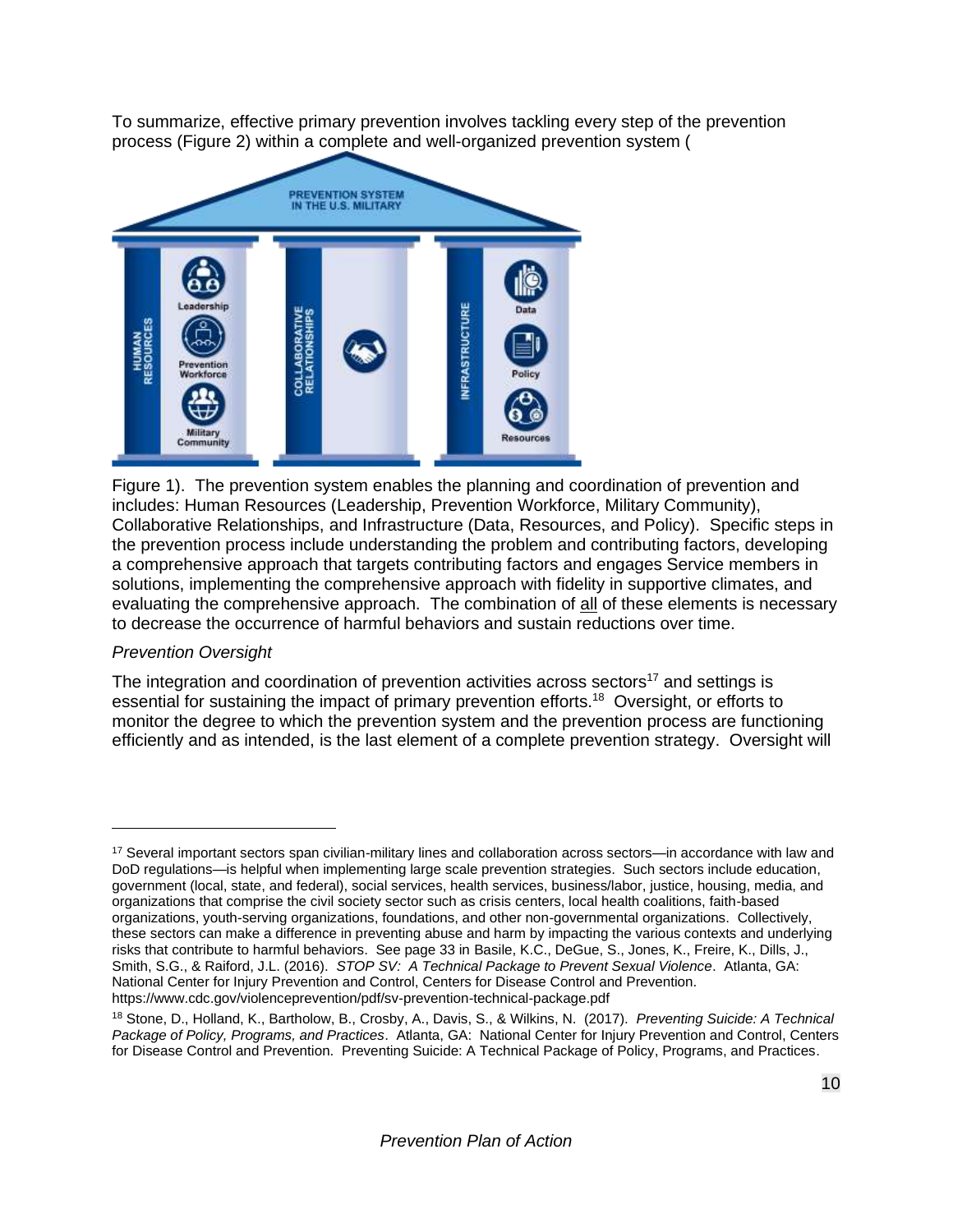involve monitoring and evaluation of each element of the prevention system (see



[Figure](#page-7-2) 1): including setting knowledge standards for the prevention workforce, military community, and military leaders, ensuring collaborative relationship are sustained over time, and tracking prevention data, resources, and policies. For prevention programs, policies, and practices, oversight will involve establishing and tracking measures of performance and measures of effectiveness associated with each step of the prevention process (i.e., identifying the problem, developing a comprehensive approach, implementation, and evaluation). In large organizations, oversight becomes critical to ultimately achieving long-term prevention goals. Successful oversight will prioritize outcomes, guide diverse stakeholders, avoid duplication, ensure consistent messaging, and hold organizations and offices accountable for their progress.

## **Part 2. Integrated Primary Prevention**

#### <span id="page-13-0"></span>**History of Integrated Primary Prevention within DoD**

The Department's approach to primary prevention has evolved over time. As depicted in **Error! Reference source not found.**, the Department adopted a public health approach to prevention because methods used to stop and reduce diseases can be adapted and used to prevent harmful behavior. The offices leading this work initially focused much of their effort implementing prevention activities proven to reduce harm in the civilian sector and evaluating ongoing activities that did not yet have an evidence base of effectiveness. Through this phase of prevention, the importance of quality implementation became clear, such that an effective prevention activity that was not implemented as intended did not have the intended impact. As such, the Department's approach evolved to address both what was implemented (evidencebased practice) and how it was implemented (with quality).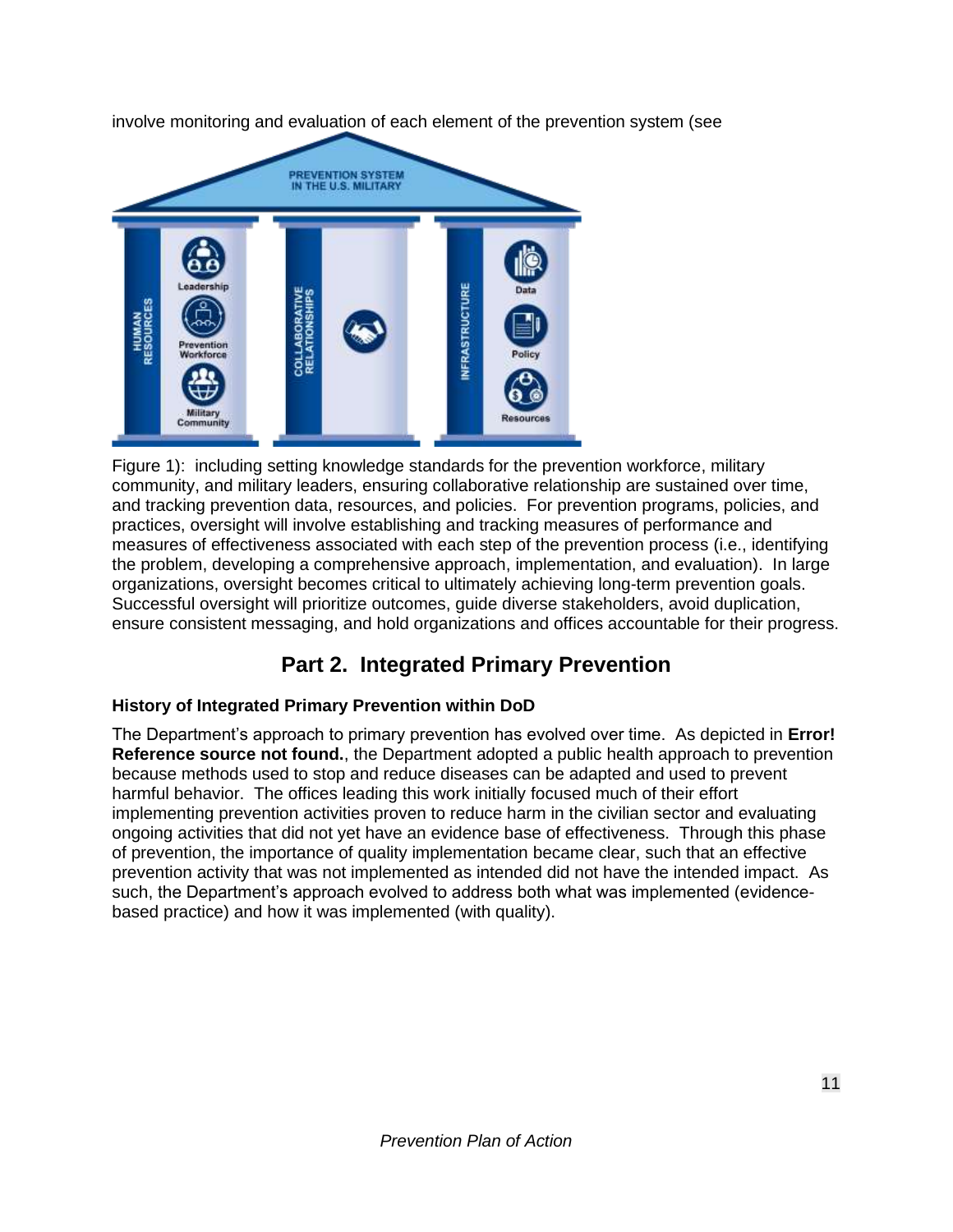#### *Figure 5. Evolution of Primary Prevention*

<span id="page-14-0"></span>

As prevention policies and practices evolved, the Department's data began to show that climate factors such as toxic leadership, harassment (including hazing and bullying), discrimination, and lack of social support increased the risk for multiple harmful behaviors. At the same time, data began to accumulate suggesting Service members and DoD civilian personnel found training and education across harmful behaviors to be duplicative: often addressing the same risk or protective factors. <sup>19</sup> As a result, leadership across DoD sought to identify opportunities to synchronize prevention activities by leveraging shared risk and protective factors that contribute to multiple harmful behaviors.

Rather than simply combining or sequencing prevention activities to reduce redundancy, **integrated primary prevention** involves taking action to decrease harmful behaviors and reduce their impact on readiness and retention in a way that:

- Incorporates values of inclusivity, connectedness, dignity and respect (access, equity, rights, and participation)—including the elevation of Service member and family member voice—to inform plans, processes, and trainings;
- Recognizes and adjusts plans, processes, and trainings to consider and be responsive to climate issues and populations that have been disproportionately impacted by harmful acts;

*<sup>2018</sup> Workplace and Gender Relations Survey of Active Duty Members: Overview Report*. Report No. 2019-027. Alexandria, VA: Office of People Analytics, 67-68. https://apps.dtic.mil/sti/citations/AD1072334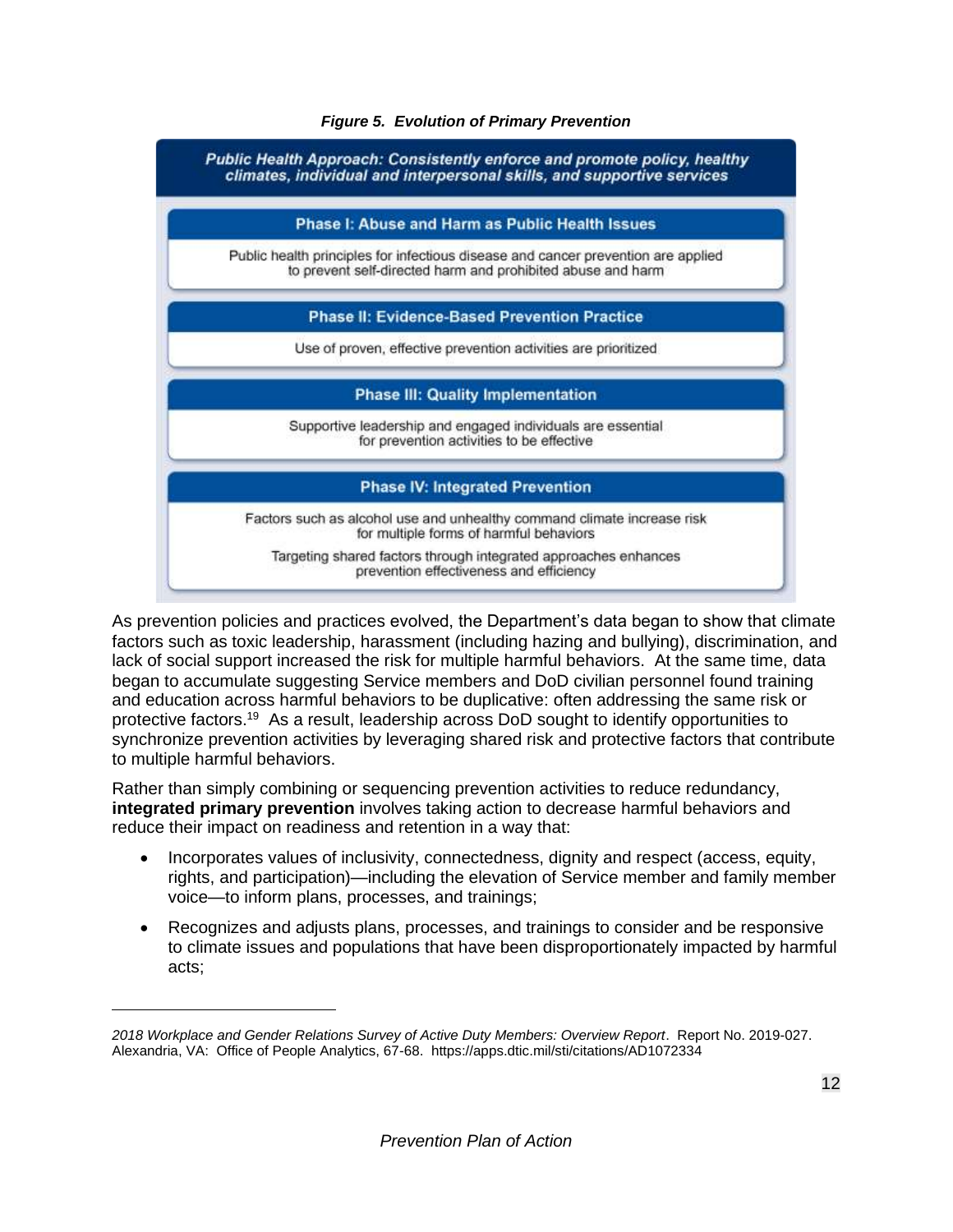- Intentionally seeks to align and find common operating principles across prevention efforts and offices (e.g., equal opportunity, drug reduction response, suicide prevention, sexual assault prevention); and,
- Incorporates multiple lines of effort across individual, interpersonal, and community/organizational levels.<sup>20</sup>

Integrated primary prevention addresses shared risk and protective factors across harmful behaviors through integrated solutions, while maintaining prevention activities that may be unique to a specific harmful behavior.

In addition to the factors outlined in [Figure 4](#page-10-0)*,* pre-military experiences and conditions must be considered when implementing integrated primary prevention activities. The social determinants of health are the circumstances in which people are born, grow, work, live, age, and the wider set of forces and systems shaping the conditions of daily life. The fact that certain groups and communities are disproportionately impacted by abuse and harm is not a coincidence. In some cases, the increased risk for exposure to harmful behaviors and associated negative health outcomes is a result of longstanding, systemically unjust economic and social policies. For example, policies still exist today that maintain neighborhoods of concentrated poverty and limit access to 1) quality schools, 2) health services, and 3) social support—all factors that protect against harmful behaviors and other adverse health conditions. Exposure to negative conditions in early childhood<sup>21</sup> is associated with increased risk of poor health and further adverse experiences at every subsequent life stage, placing some individuals and groups at greater risk for harmful behaviors during military service.

People join the military with different backgrounds and experiences. Each individual's background and experiences affect who they are, the decisions they make, and how they interact with others. Some individuals bear the burden of past or current hardships based on race, sexual orientation, religion, or ethnicity and those experiences impact their day-to-day lives. The DoD has enacted policies—such as housing, childcare subsidies, and equal pay for equal work—to create equal opportunities; however, equal opportunity is not necessarily enough to ensure equity due to past hardships based on racism, sexism, homophobia, and other types of discrimination and oppression. The IRC directed DoD to ensure prevention activities take these pre-military conditions and experiences into account to provide enhanced skill development and resources for those at greatest need early in their military careers.

To support an integrated primary prevention approach across policy offices, then Acting Under Secretary of Defense for Personnel and Readiness Matthew P. Donovan established the Prevention Collaboration Forum (PCF) Executive Council, which includes leadership from offices engaged in preventing self-harm and prohibited abuse and harm. DoDI 6400.09, published by USD(P&R) in September 2020, was a collaborative effort among DoD

<sup>&</sup>lt;sup>20</sup> Integrated primary prevention should incorporate prevention activities at various levels of a social ecological model (see https://www.cdc.gov/violenceprevention/about/social-ecologicalmodel.html). However, different prevention efforts may adjust their social ecological models to account for their populations and/or the local context. For example, a federal program may highlight the individual, organizational, and societal levels in their prevention strategy, while a local women's shelter may highlight the individual, family, and community levels for their stakeholders. Social ecological models can be adapted and adjusted to fit specific prevention strategies.

<sup>21</sup> For more information, visit https://www.cdc.gov/violenceprevention/pdf/preventingACES.pdf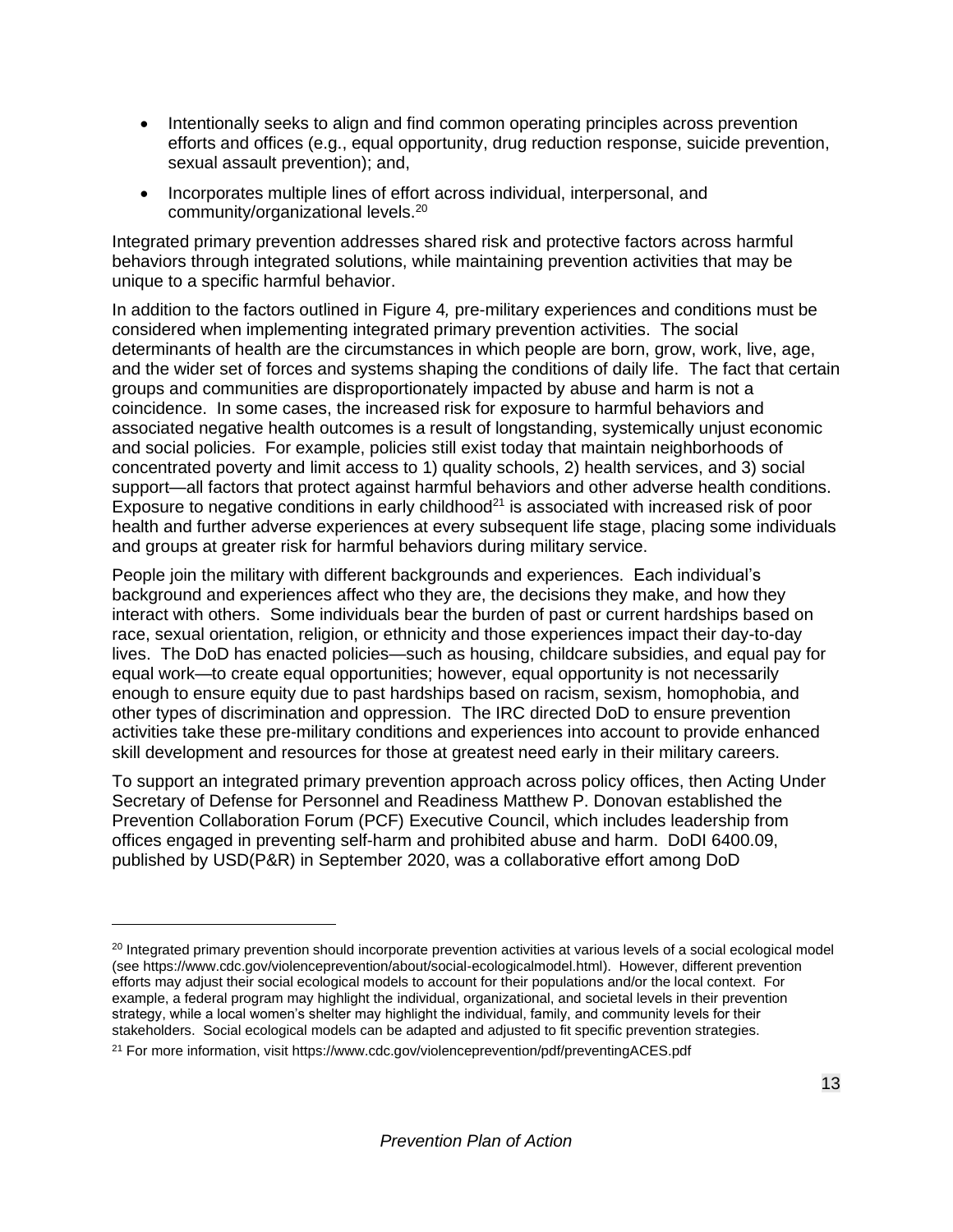stakeholders that set forth the responsibilities and steps the Department must take to stop harmful behaviors before they occur.

Building on the momentum of DoDI 6400.09, the Department leveraged the work of the IRC on Sexual Assault in the Military by framing sexual assault prevention recommendations in the context of integrated primary prevention in order to achieve benefits across the spectrum of harmful behaviors.

To accomplish measurable and sustained reductions in harmful behaviors throughout the military, alignment of prevention activities at all levels within an integrated primary prevention framework is necessary. DoDI 6400.09 provides an essential first step towards integrated primary prevention, outlining the minimum policy requirements needed across the Services to prevent sexual assault, harassment, retaliation, suicide, domestic abuse, and child abuse. As a critical next step, PPoA 2.0 applies current prevention science to the military environment, clearly outlining a holistic prevention strategy that will guide prevention efforts in the years to come.

#### **Primary Prevention Framework applied to Integrated Primary Prevention**

*2.1. Prevention System - Human Resources: Leadership*  Military leaders at all levels are responsible for creating and fostering a climate grounded in mutual respect, trust, and an environment free from abuse and harm. Leaders need to leverage their knowledge, experience, authority, and influence to set the tone for their command climates. Leaders must have a full understanding of the prevention system and process, and the ability to inspire support for the development, implementation, and assessment of a comprehensive approach.

Military leaders must work closely with their prevention workforce to align their experience with that of primary prevention science. To ensure success, leaders' authority and operational experience are paramount when implementing research-based prevention activities in a military environment. Leaders must go beyond "checking the box" for primary prevention activities to succeed. Leaders must cultivate a supportive climate by actively creating buy-in from their subordinates, stressing that prevention is a command priority, and explaining why prevention activities are needed in their unit. Second, leaders must proactively communicate their support for using effective, research-based practices. The lack of visible leadership support undermines the efficacy of proven approaches and enables the status quo. $22$  Finally, the oversight capability across the Department must hold all military leaders and the prevention workforce appropriately accountable for adhering to the prevention process and ensuring each of the prevention system elements is sustained over time. In effect, leader-driven prevention is crucial to generating measurable and sustained decreases in harmful behaviors.



*2.2. Prevention System - Human Resources: Prevention Workforce*

Creating an organization that implements effective primary prevention requires a trained, equipped, and resourced prevention workforce, including dedicated professional staff and

<sup>22</sup> Gottfredson, D. C., Cook, T. D., Gardner, F. E., Gorman-Smith, D., Howe, G. W., Sandler, I. N., & Zafft, K. M. (2015). Standards of Evidence for Efficacy, Effectiveness, and Scale-up Research in Prevention Science: Next Generation. *Prevention Science: The Official Journal of the Society for Prevention Research*, *16*(7), 893-926. https://www.ncbi.nlm.nih.gov/pmc/articles/PMC4579256/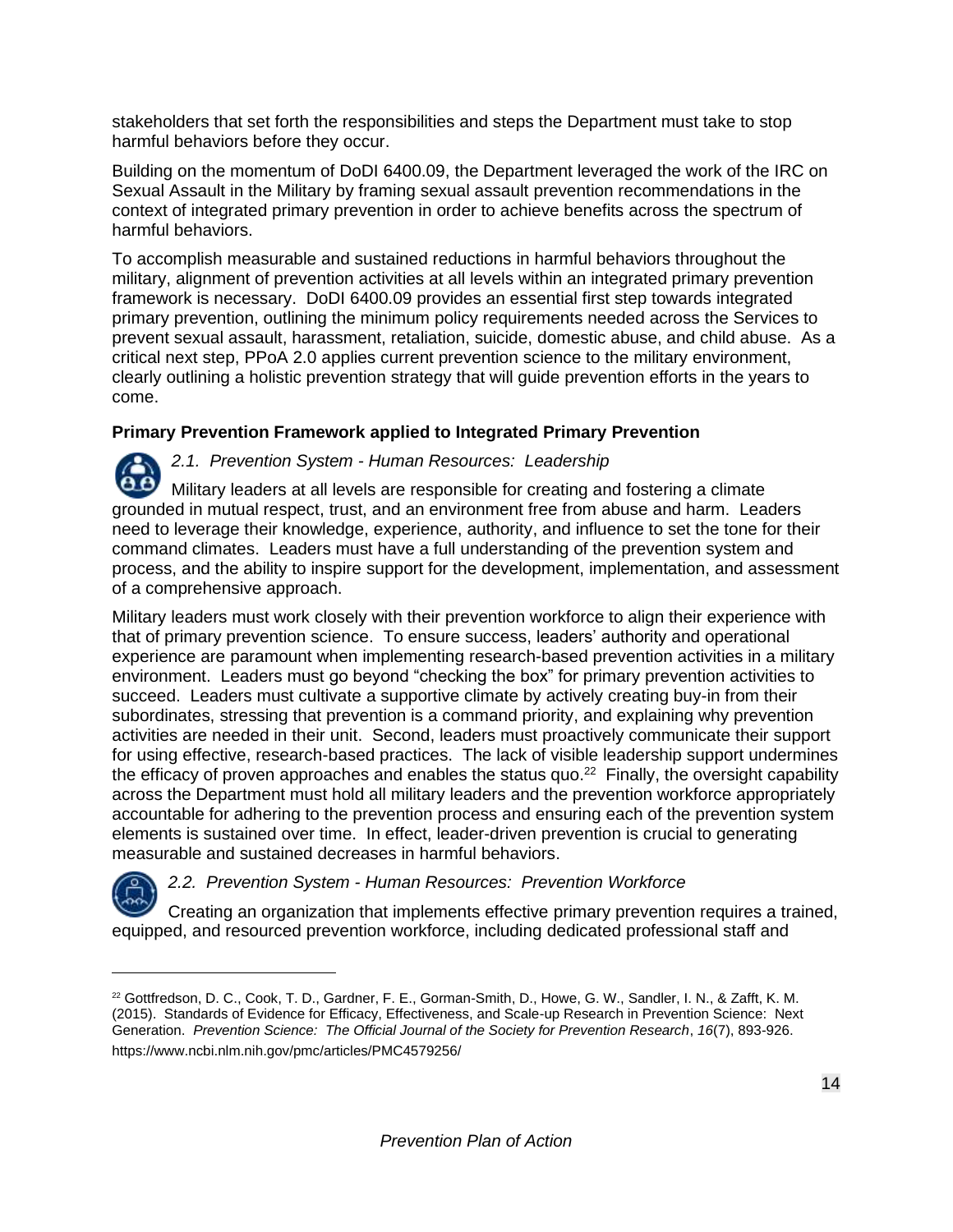prevention enablers. The prevention workforce should also have expertise in prevention science commensurate with their role, function, echelon, and organization. For example, individuals in strategic and policy roles must be able to synthesize data and research and translate the findings into policy and guidance. Individuals in organizations supporting or overseeing individuals who implement prevention activities must be able to apply the strategic guidance to their sphere of influence. They must also provide tools and technical assistance to prevention professionals at the tactical level to facilitate the execution of the strategic guidance. Individuals at the tactical level who implement prevention activities require collaboration and facilitation skills as well as the ability to apply the strategic guidance, tools, and technical assistance to their unique organization. In addition to these specific skills, the prevention workforce at each level must request feedback from and provide feedback to the other levels to assess programmatic and professional effectiveness. Ongoing, bidirectional feedback ensures that tools, training, and technical assistance are tailored to evolving needs of diverse organizations and their prevention workforce.

The successful implementation of effective prevention activities relies on understanding and applying prevention research and integrating that research with leadership experience. To ensure that implementation activities at all levels include effective, comprehensive approaches, the Department must define and build the competencies of its workforce to use sound research and contextualize the research with leaders' expertise. Training curricula for the prevention workforce must build relevant skills to identify and tailor prevention approaches to subpopulations, such as young Service members, within the military, as applicable.<sup>23</sup>



#### *2.3. Prevention System - Human Resources: Military Community*

The entire military community, including all Service members, military dependents, and DoD civilian personnel, must collectively strive to create and support environments free from abuse and harm. Members of the military community should promote DoD, military, and Service core values through their individual actions to shape and support the norms of dignity, respect, inclusion, and connectedness that actively deter harmful behaviors. This can include individuals' efforts to seek and sustain healthy and safe relationships at work and at home, dedication to respectful and non-derogatory communication<sup>24</sup> with peers and significant others, and an enduring commitment to reducing stigma and increasing support for help-seeking. Everyone should understand how to intervene and support individuals undergoing severe stress and/or negative life events. While individuals enter the military community with a diverse array of backgrounds and prior experiences, attributes such as empathy need to be prioritized and learned in order to identify individuals facing adversity and encourage them to seek help before abuse and harm occur.

Everyone in the military community can contribute to producing the supportive climates crucial to the success of prevention activities. Individual engagement is needed for leaders and prevention personnel to understand the practicality and reception of different prevention policies, programs, and practices. For example, if a program is poorly delivered, members of the military community need to share that information with the prevention personnel evaluating

 $23$  The term "proven prevention activity" refers to activities that have evidence of targeted behavior change or change to one or more contributing factors, for a given population, resulting from that activity.

<sup>&</sup>lt;sup>24</sup> IRC recommendation 3.3b highlights the need for Service members to engage in respectful and non-derogatory communication in virtual and cyber spaces (e.g., Tinder), as well as in person.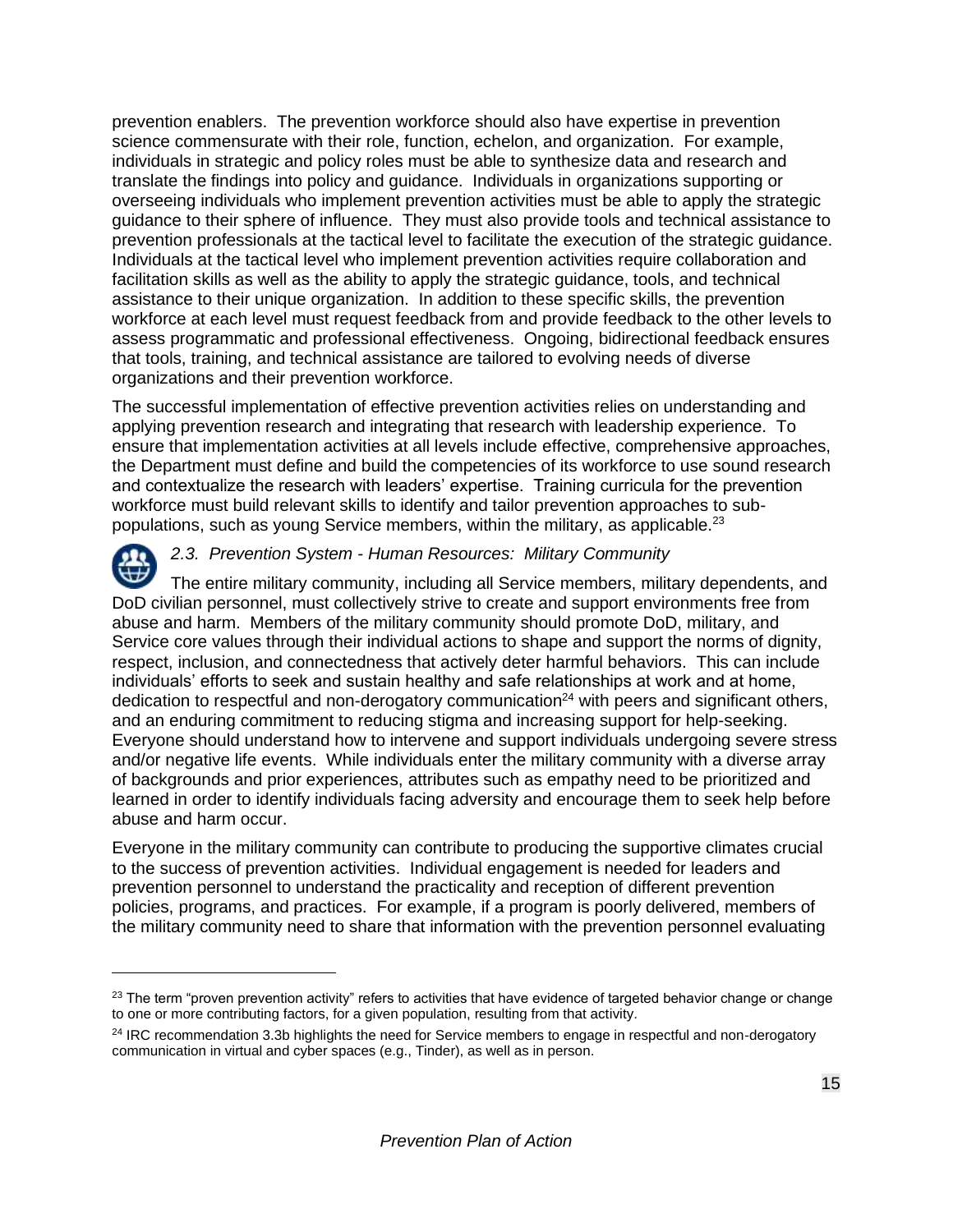the program. Proactive feedback and engagement about the military community's needs enables continuous evaluation, which is critical to the prevention process.

#### *2.4. Prevention System – Collaborative Relationships*

Although harmful behaviors have some unique contributing factors, they share several risk factors (e.g., substance misuse, history of violent victimization, lack of nonviolent problemsolving skills). These shared contributing factors can serve as the basis for collaborative relationships. Collaborative relationships between the integrated prevention workforce and stakeholders from other similarly invested organizations allows for greater integration of efforts. Integrated primary prevention activities reinforce shared solutions and create opportunities for common prevention messaging and skill development, while increasing access to those in need via multiple sources of support. Creating complementary programming and initiatives, while maintaining the distinct elements unique to each issue, can support an overall reduction in harmful behaviors. Collaborative relationships require stakeholder buy-in on collective goals, a willingness to share mutually beneficial and effective approaches, and potentially sharing resources. Thus, each issue-specific training is reinforcing the training provided for other topic areas and not redundant

*2.5. Prevention System - Infrastructure: Data* Actionable data are critical when making prevention decisions and ensuring institutional accountability. However, sometimes connections between a prevention activity and its longterm outcome (e.g., lower prevalence) is unclear or too slow to observe. In such cases, leaders and prevention personnel must leverage the substantial research that connects prevention activities with short and intermediate outcomes (e.g., measurable success reducing a risk factor or enhancing a protective factor). An integrated comprehensive approach focuses on doing the greatest good for the greatest number of people; therefore, the data that are used to drive and evaluate prevention activities must be representative of the behaviors, attitudes, and climate of the entire organization or population, rather than specific to those who experienced harmful behaviors or those seeking support services.

Regular assessments of the local environment are necessary so that leaders and stakeholders can better understand "why" and "how" the prevalence of harmful incidents changes over time. In addition, local needs assessments help each organization understand which contributing factors leaders should prioritize for prevention. Regular assessments also demonstrate the effectiveness of specific prevention activities in achieving their short and intermediate outcomes. The Department must develop a dedicated and sustainable program of research to better understand factors that contribute to harmful behaviors, methods to identify prevention activities that mitigate those factors, and prevention metrics. Specifically, measures of effectiveness and measures of performance for prevention planning and execution in the military environment are needed. Moreover, data must be systematically captured, analyzed, interpreted, and shared, so that it provides timely and accurate information to inform decisions and drive continuous improvement at all levels



#### *2.6. Prevention System - Infrastructure: Resources*

The Department must advance and align budgets related to primary prevention to reflect the Department's stance toward increased prevention efforts. Depending on the unique needs



and requirements of each Service, resourcing may be required to conduct research on the factors that contribute to harmful behaviors in unique communities, to adapt and evaluate prevention activities prior to widespread implementation, to equip leaders with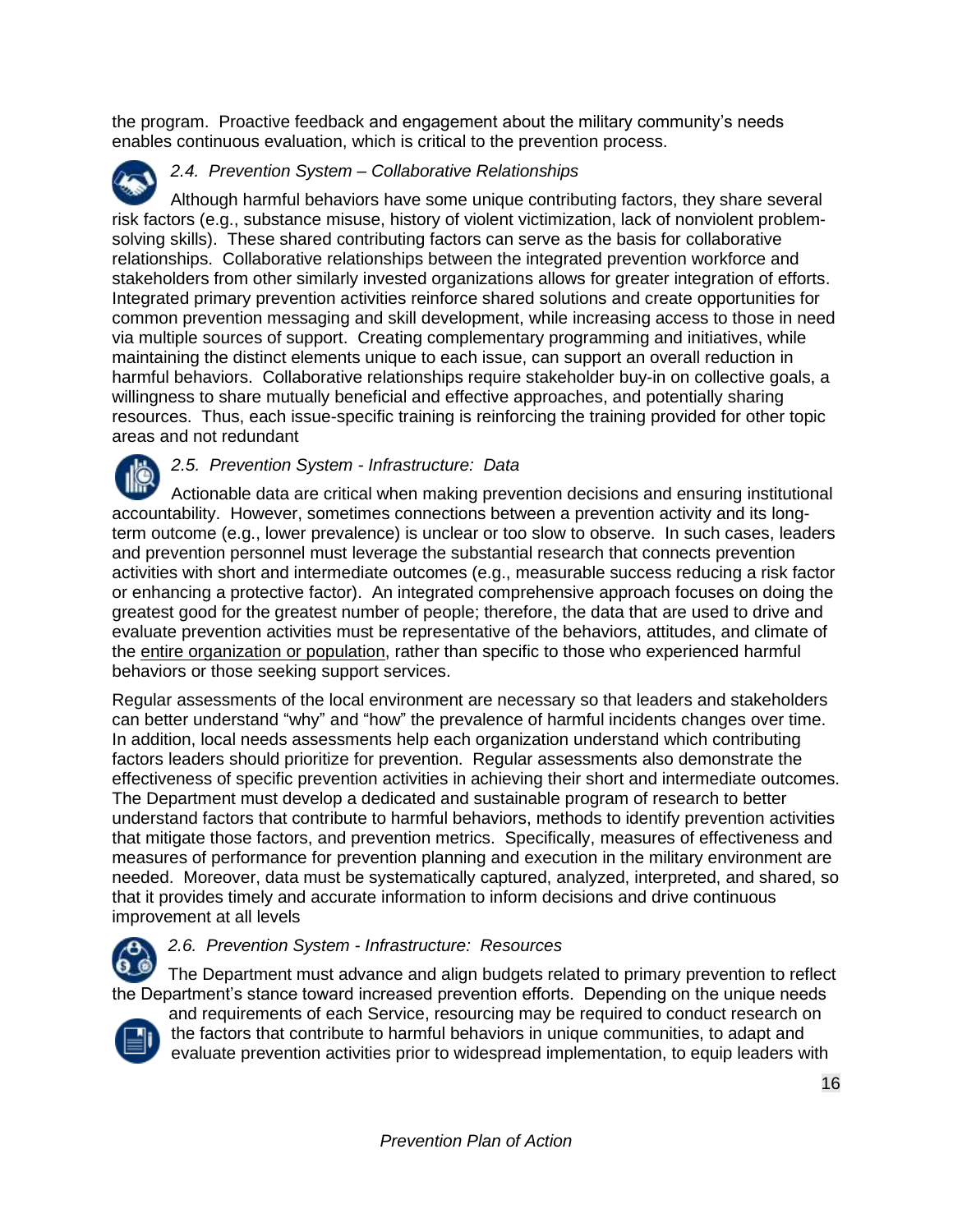tools to oversee comprehensive prevention, to develop and train a prevention workforce, and to fund implementation of local prevention activities. Resource prevention activities must be undertaken in a way that does not diminish or degrade response capabilities.

#### *2.7. Prevention System - Infrastructure: Policy*

Establishing and strengthening prevention-related policy supports the development, implementation, and evaluation of a comprehensive approach.Prevention policies not only represent a portion of the prevention infrastructure and define roles, requirements, and responsibilities; but policies are also prevention tools to achieve environmental change. Both types of prevention policies are described here.

Prior to DoDI 6400.09, DoD policies on self-directed harm and prohibited abuse and harm focused primarily on the response system, leaving prevention roles and requirements unarticulated in Department policy. An effective prevention policy development identifies the roles and responsibilities of a prevention workforce and leadership, and standards for employing proven prevention activities as part of a comprehensive approach. Nevertheless, policies by design are often broad and wide sweeping in their requirements. Coupling policies with prevention expertise and leaders' operational experience at the ground level ensures that policies are operationalized successfully. For example, training requirements outlined in policy may need additional specificity in terms of frequency, audience, delivery, and content. Research-based practices and expertise of prevention experts may be leveraged by leaders to help ensure that adaptations will not have an unintended negative impact on the program's effectiveness.

Prevention policies are also powerful tools to establish environments where abuse and harm are less likely. Local policies can be altered at the installation or unit level. Policies that mitigate situational risk factors for harmful behaviors have the potential for widespread impact within an organization, without necessarily adding time in training.

#### *2.8. Prevention Process - Comprehensive Approach*

 Consulting with subject matter experts across prevention programs will assist with identifying prevention activities among multiple disciplines and organizations and assist with integration of research-based activities, as appropriate. Development of a comprehensive approach begins with the identification of key contributing individual, interpersonal, and organizational factors. Key contributing factors then guide selection of prevention activities that are shown to mitigate the factors in similar settings. Cohesive alignment of selected activities allows messaging and skills from one approach to reinforce and mutually support those of other approaches. Clearinghouses, reviews, and meta-analyses inform sound decision-making, and provide examples of comprehensive approaches and activities used in other communities that can serve as models for developing a comprehensive approach in military settings.

#### *2.9. Prevention Process - Quality Implementation*

Quality implementation means effectively delivering a comprehensive approach with fidelity in a supportive climate. Fidelity refers to delivering the approach competently as it was originally designed. While prevention activities may be tailored or adapted to fit the needs of a particular population, fidelity assures that the key effective ingredients of the activity are preserved. Effective delivery means engaging the audience and key stakeholders in a way that inspires behavior change and skill development. Process evaluation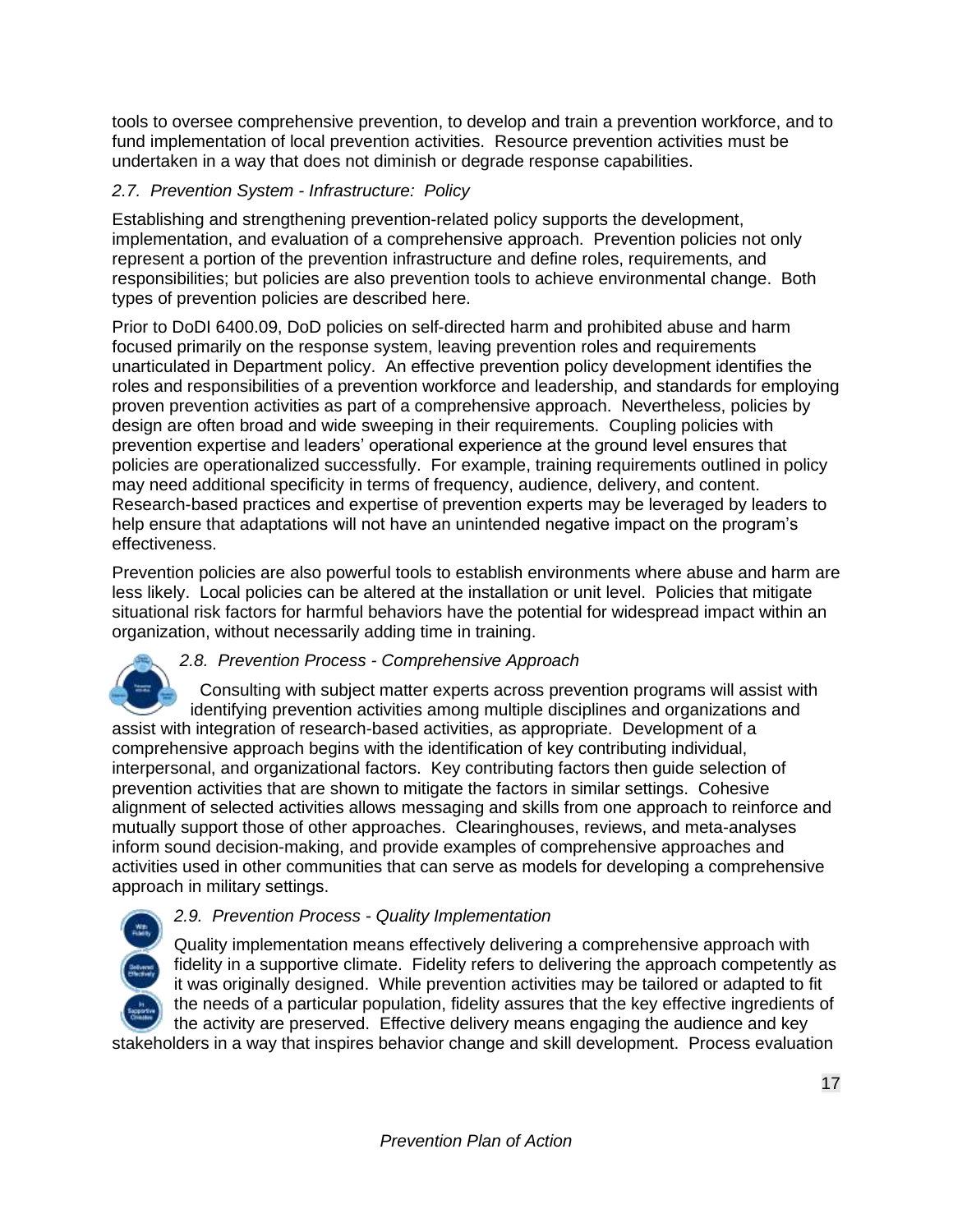and research-informed strategic guidance, tools, and technical assistance facilitate quality implementation. These functions performed by a prevention workforce at various places in an organization ultimately support implementation of a comprehensive prevention approach in each military setting.

Implementation of a comprehensive prevention approach must occur within a supportive climate. In a supportive climate, leaders prioritize and value integrated prevention by ensuring prevention activities are implemented in ways that do not produce resentment within their subordinates or the larger military community. Prevention personnel also help produce a supportive climate by using their specific knowledge and skills to build collaborative relationships, guide leadership, and expertly implement prevention approaches. Service members help sustain supportive climates by remaining open minded and willing to learn new skills and habits when engaging in prevention activities.<sup>25</sup> An understanding of the degree to which a climate supports the implementation of a comprehensive prevention approach also enables leaders to anticipate and address barriers to success in advance of implementation.

One major factor influencing climates is the presence of negative perceptions towards integrated primary prevention resulting from a high saturation of prevention messages and activities in many military communities. Negative perceptions include training fatigue, low perceived value of awareness events and related activities, and failed messaging. Implementation of comprehensive approaches must take into account and reverse negative impressions of primary prevention. Identification of what drives negative program associations will allow the Department to reduce barriers that would impede positive engagement in new proven prevention approaches. In some cases, it may be prudent to pause or stop longstanding activities—even those that appear to be working—to address negative perceptions.



#### *2.10. Prevention Process – Continuous Evaluation*

Evaluation is an essential skill related to prevention planning and coordination. Leadership and prevention stakeholders rely on evaluation to determine how and whether prevention resources – money, time, and manpower – are achieving the intended outcomes. Before a prevention activity is widely disseminated, evaluation is necessary to ensure that the prevention approach decreases harmful behaviors or associated risk factors *and* is feasible for the military environment. Prioritization of prevention activities will inform what will have the greatest impact: activities that produce the greatest positive change should be selected over activities that have minimal or short-lived effects. This involves engaging key stakeholders, describing a prevention activity, defining the expected outcomes, gathering data to evaluate progress on outcomes, using data for improvement, and disseminating lessons learned.

Continuous evaluation of a comprehensive approach is a long-term endeavor. In highly mobile environments, continuity of effective prevention activities is important even as personnel transition to and from units. Although some indicators of change can be realized within months of implementing an effective and potent prevention program, detecting such change requires systematic, valid measurement to capture subtle change over time. Evaluation that includes assessment of multiple outcomes is necessary because comprehensive primary prevention often includes activities that address other problem behaviors, such as harassment and alcohol

<sup>25</sup> Scaccia, J.P., Cook, B.S., Lamont, A., Wandersman, A., Castellow, J., Katz, J., & Beidas, R.S. (2015). A practical implementation science heuristic for organizational readiness: R = MC2. *Journal of Community Psychology, 43*(4): 484-501. https://pubmed.ncbi.nlm.nih.gov/26668443/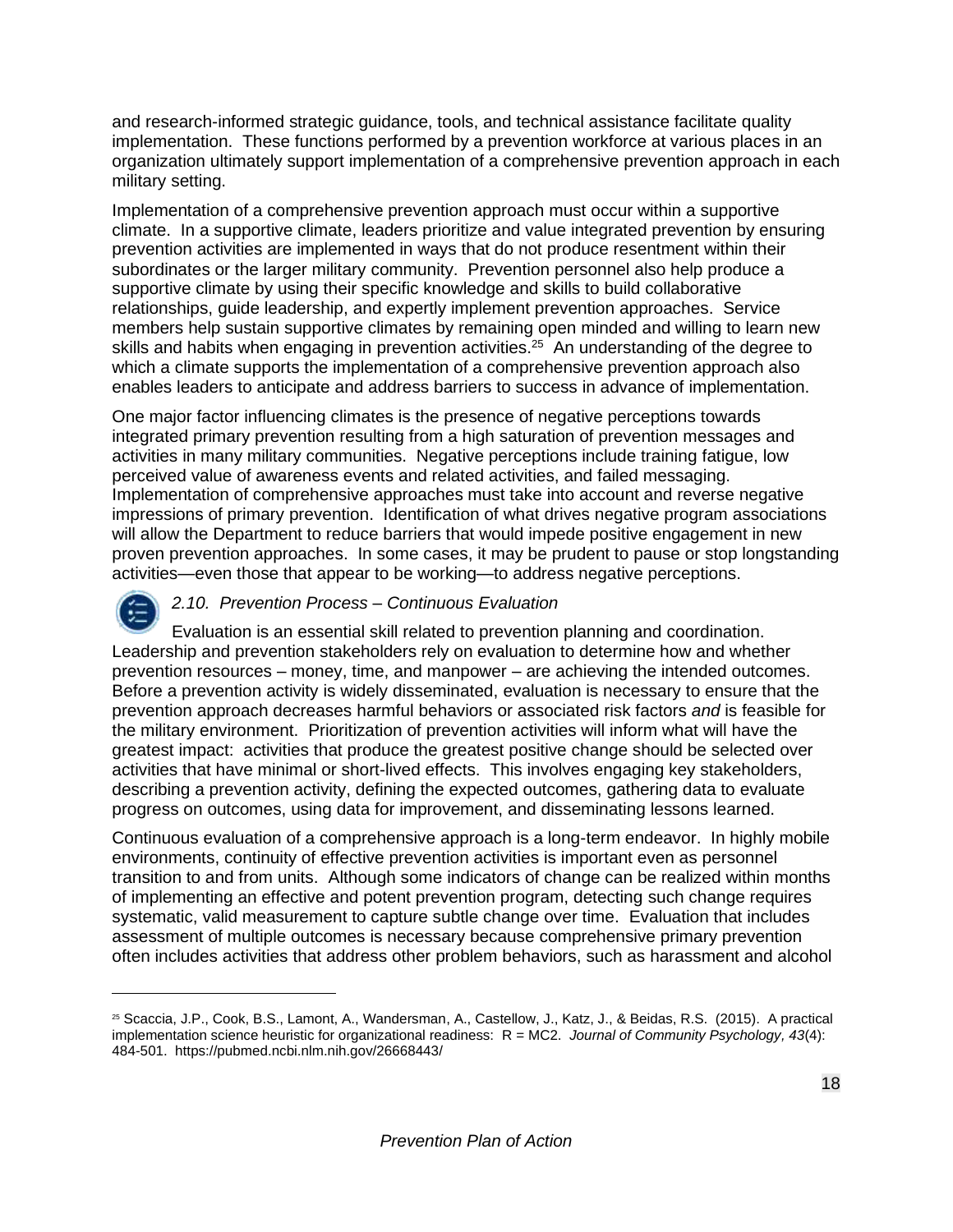misuse. In addition, implementing prevention approaches might first result in increases in helpseeking behaviors and help-seeking prior to crisis. As such, regular, valid assessment of multiple outcomes provides a clearer picture of intermediate impact.

Embedding evaluation at every level is a cornerstone of prevention. Importantly, one challenge of the military environment is the high turnover of personnel. Leaders who embark on a mission to support and sustain prevention activities may not witness the results or outcomes of their programs. Prevention personnel must manage expectations of individuals or institutions desiring rapid results. For example, it can take over ten years to fully evaluate the effects of a prevention program. Nonetheless, slow, steady progress should not dishearten leaders or halt evaluation efforts. Instilling evaluation as a normal part of the prevention process requires an assessment of the current state of evaluation and the prevention system elements necessary for evaluation. The Department must take systematic steps to evolve toward more rigorous evaluation for untested prevention activities. This process likely entails prioritizing activities that are ready for evaluation as well as evaluating activities that are already widely disseminated but not yet tested.

#### **DoD Integrated Primary Prevention Goals**

Establishing an optimized organization that supports and sustains the development, implementation, and evaluation of a comprehensive primary prevention approach is a long-term endeavor. Between 2019 and 2022, the Department took some steps towards this goal by completing six of twenty-two objectives from the PPoA 1.0. The original PPoA pushed the Department and the Services to take key steps towards building a robust prevention system and engaging in prevention activities using a public health approach. Key milestones achieved to meet PPoA objectives include: 1) development of metrics and thorough self-assessment across DoD to identify prevention strengths and gaps, 2) developing and fielding of a public health curriculum designed for prevention professionals in the military, and 3) the release of a research agenda that summarizes the DoD's highest priority research topics and methods.

On September 22, 2021, the Secretary of Defense approved the implementation of the recommendations laid forth in the IRC Report, wherever possible. An "Implementation Roadmap" that outlines key milestones and timelines was developed by the Department to guide implementation efforts of the recommendations as approved by the Secretary of Defense. Deadlines for implementation are nested into four tiers: Tier 1 must be completed by FY27, Tier 2 and Tier 3 must be completed by FY28, and Tier 4 must be completed by FY30.<sup>26</sup>

The Department is implementing the following approved recommendations in the context of integrated primary prevention. Implementation will be tracked through a single reporting process.

<sup>&</sup>lt;sup>26</sup> Tier 1 implements the approved recommendations that build the Department's basic foundation and infrastructure for sexual assault accountability, prevention, and response programs with estimated completion FY 2027. Tier 2 implementation is dependent on the execution of a Tier 1 actions and builds directly on that Tier 1 infrastructure to apply strategies (e.g., training, education) with estimated completion in FY 2028. Tier 3 recommendations are either chronologically or practically dependent on the execution of a Tier 2 action, and would expand programs and practices within the DoD, or would endure throughout the implementation process. Lastly, Tier 4 actions are either chronologically or practically dependent on the execution of a Tier 3 action or would expand programs and practices outside of the DoD purview with estimated completion in FY 2030. DoD Actions and Implementation to Address Sexual Assault and Sexual Harassment in the Military (defense.gov)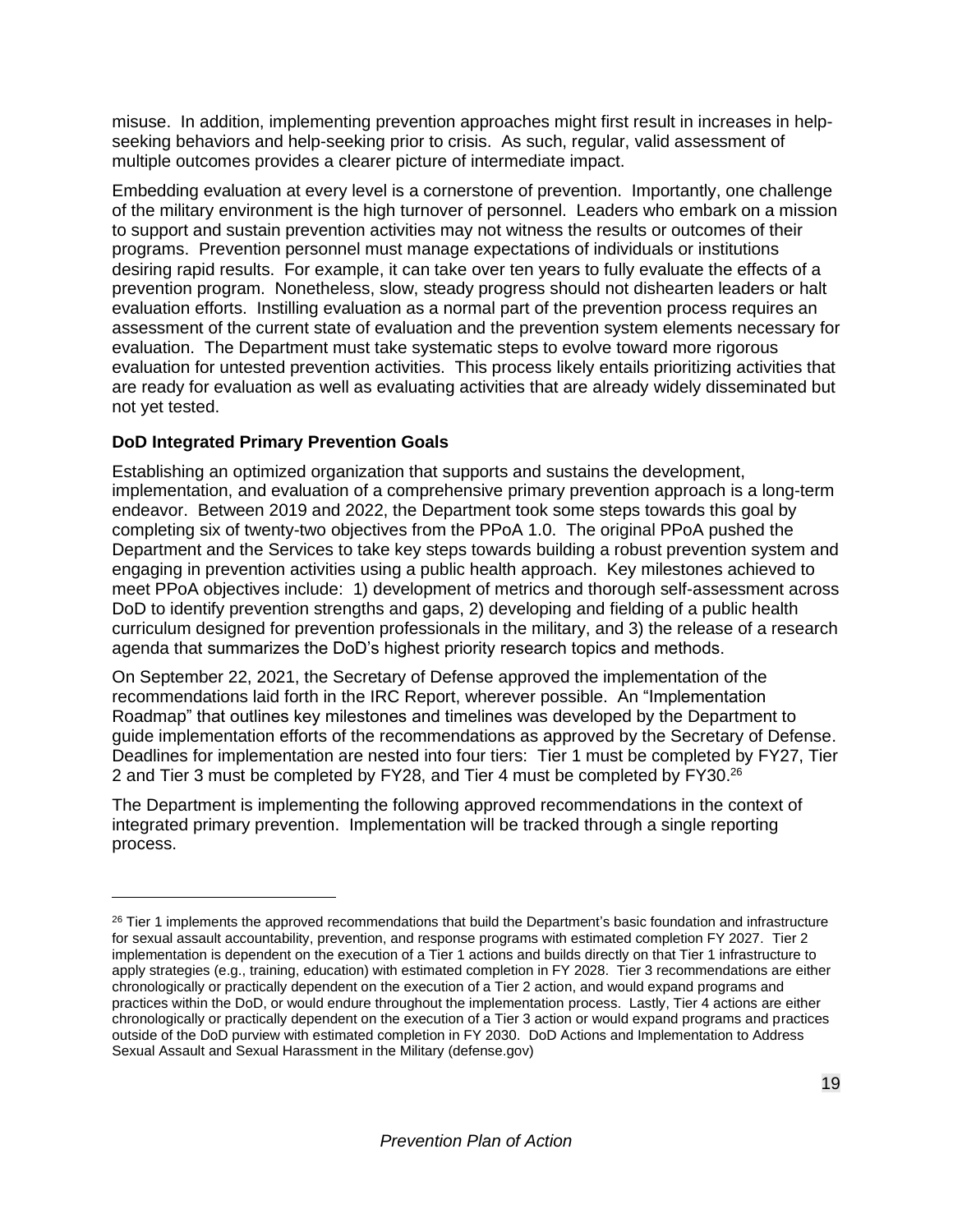| IRC Recommendation 2.1 a: | USD(P&R) should define the competencies leaders must<br>have to oversee prevention. (Tier 1, Estimated completion:<br>FY 2027)                                                                                                  |
|---------------------------|---------------------------------------------------------------------------------------------------------------------------------------------------------------------------------------------------------------------------------|
| IRC Recommendation 2.1 b: | The Services and the National Guard Bureau (NGB) should<br>develop and hold leaders appropriately accountable for<br>prevention. (Tier 3, Estimated completion: FY 2028)                                                        |
| IRC Recommendation 2.1 c: | The Services and the NGB should equip all leaders to<br>develop and deliver informed prevention messages in formal<br>and informal settings. (Tier 2, Estimated completion: FY<br>2028)                                         |
| IRC Recommendation 2.2 a: | USD(P&R) should develop a model for a dedicated and<br>capable prevention workforce. (Tier 1, Estimated completion:<br>FY 2027)                                                                                                 |
| IRC Recommendation 2.2 b: | USD(P&R) should develop a professional credential for the<br>prevention workforce. (Tier 1, Estimated completion: FY<br>2027)                                                                                                   |
| IRC Recommendation 2.2 c: | The Services should determine the optimum full-time<br>prevention workforce, and equip all echelons of active duty,<br>reserve, and guard organizations. (Tier 1, Estimated<br>completion: FY 2027)                             |
| IRC Recommendation 2.3 a: | The Services and the NGB should resource and implement<br>prevention strategies at organizational and community levels.<br>(Tier 3, Estimated completion: FY 2028)                                                              |
| IRC Recommendation 2.4:   | Modernize prevention education and skill-building to reflect<br>today's generation of Service members. (Tier 2, Estimated<br>completion: FY 2028)                                                                               |
| IRC Recommendation 2.5 a: | The Services and the NGB should institute a pilot program to<br>link Service members with resources and support. (Tier 1,<br>Estimated completion: FY 2027)                                                                     |
| IRC Recommendation 2.5 b: | The Services and the NGB should employ virtual-platforms to<br>provide support to all Service members. (Tier 1, Estimated<br>completion: FY 2027)                                                                               |
| IRC Recommendation 2.6 b: | USD(P&R), the Services, and the NGB should continually<br>review and update all policies that unnecessarily restrict data<br>collection on important populations of Service members.<br>(Tier 1, Estimated completion: FY 2027) |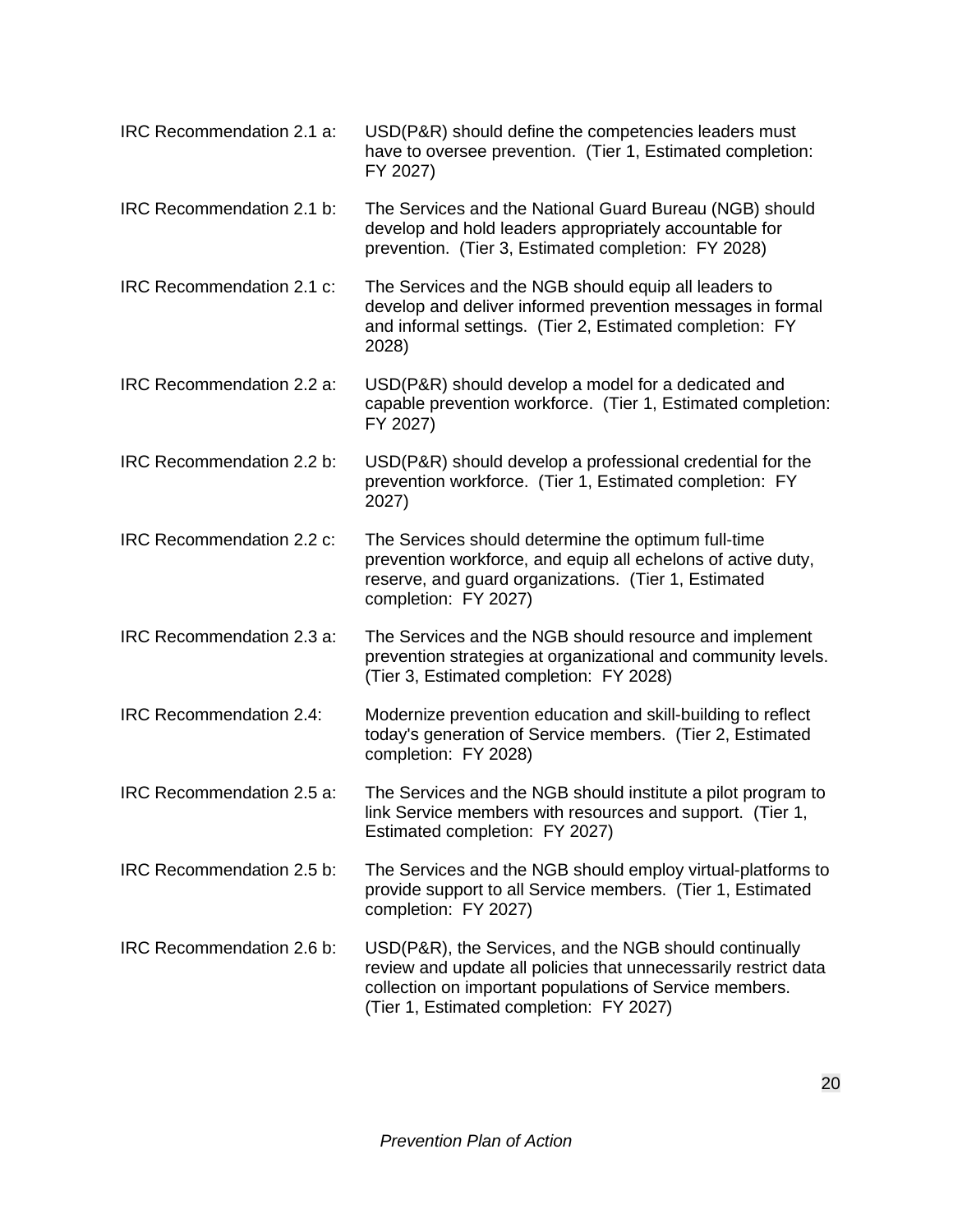| IRC Recommendation 2.7b: | USD(P&R) should submit a legislative proposal providing<br>authorization and funding for the NGB to conduct recurring<br>National Guard unit inspections and staff assistance visits for<br>prevention oversight and assistance. (Tier 1, Estimated<br>completion: FY 2027) |
|--------------------------|-----------------------------------------------------------------------------------------------------------------------------------------------------------------------------------------------------------------------------------------------------------------------------|
|                          |                                                                                                                                                                                                                                                                             |

IRC Recommendation 2.8: USD(P&R) should update the Department's prevention strategy, including the DoD Prevention Plan of Action, to incorporate approved IRC recommendations. (Tier 4, Estimated completion: FY 2030)

IRC Recommendation 3.2: USD(P&R) should direct the Services to educate the force about sexual harassment and sexual assault within the context of the Services' core values. $27$  (Tier 2, Estimated completion: FY 2028)

IRC Recommendation 3.7 a: USD(P&R) should develop a standardized "pulse survey" tool that would enable unit-level commanders to collect real-time climate data on sexual harassment and sexual assault from Service members in their units between required administrations of the Defense Organizational Climate Survey (DEOCS). (Tier 1, Estimated completion: FY 2027)

- IRC Recommendation 3.7 b: The Secretary of Defense should direct the Services to develop a formal system to share climate survey data at the unit level and initiate and evaluate corrective action plans. (Tier 1, Estimated completion: FY 2027)
- IRC Recommendation 3.7 c: USD(P&R) should accelerate efforts to develop a validated "Climate Benchmark" to measure healthy and unhealthy climate at the unit level. (Tier 1, Estimated completion: FY 2027)
- IRC Recommendation 3.6: Building a climate for the reduction of sexual harassment and sexual assault as a fundamental leader development requirement.<sup>28</sup> (Tier 2, Estimated completion: FY 2028)
- PPOA Objective 4.9.4: Address evaluation gaps and develop, implement, and institutionalize an evaluation process by which prevention programs and activities are evaluated and results are disseminated to support continuous quality improvement. (Estimated completion: FY 2028).

<sup>&</sup>lt;sup>27</sup> For the purposes of this PPoA, Recommendation 3.2 will be applied across harmful behaviors.

<sup>&</sup>lt;sup>28</sup> For the purposes of this PPoA, Recommendation 3.6 will be applied across harmful behaviors.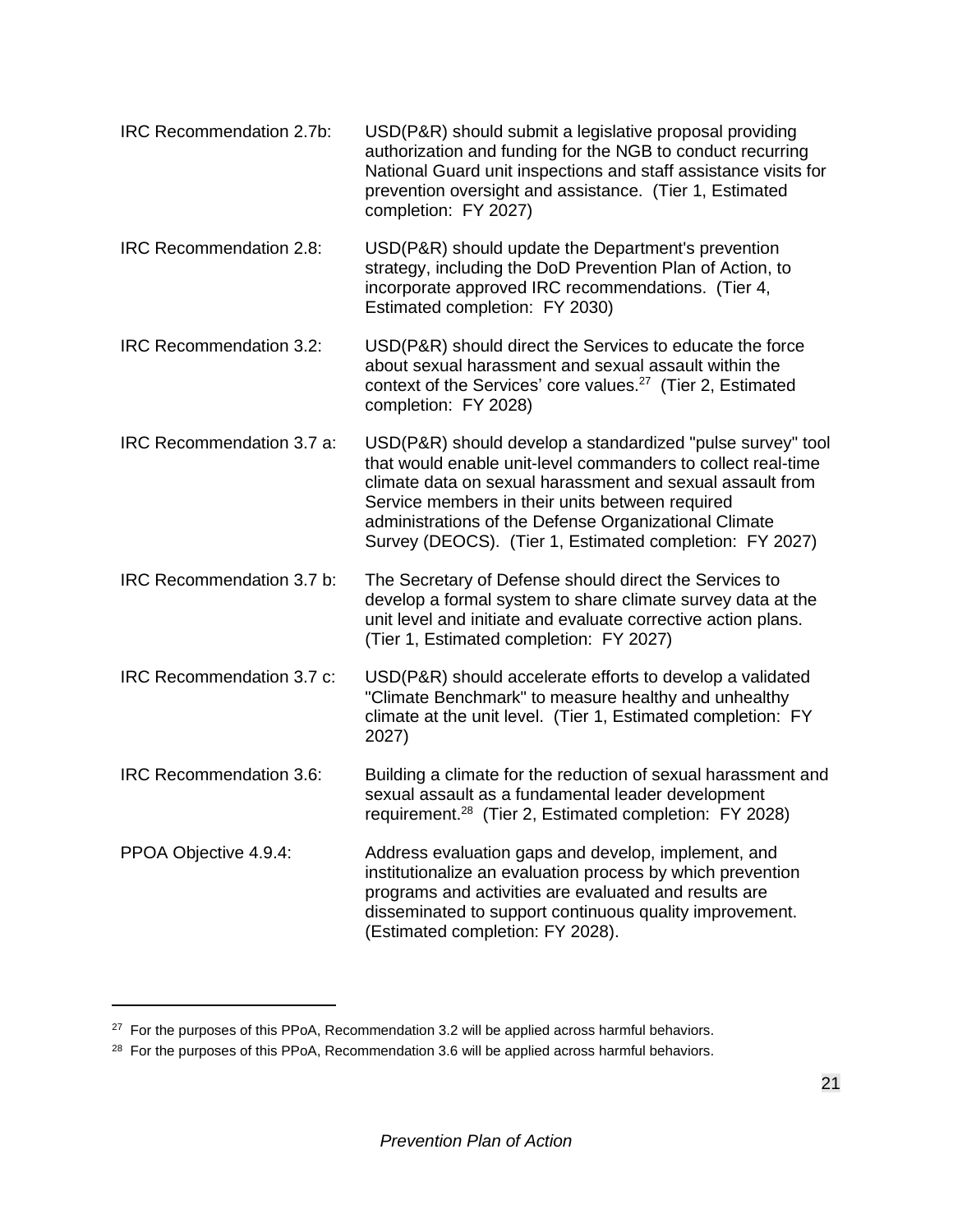Sec 549A FY22 NDAA: Beginning on October 1, 2022, and annually on the first day of each fiscal year thereafter, the Secretary of Defense shall publish a Department of Defense research agenda for that fiscal year, focused on the primary prevention of interpersonal and self-directed violence, including sexual assault, sexual harassment, domestic violence, child abuse and maltreatment, problematic juvenile sexual behavior, suicide, workplace violence, and substance misuse.<sup>29</sup>

In many cases, the Department's implementation guidance regarding the approved IRC recommendations<sup>30</sup> will require coordination. Table 1 provides an overview of the interplay of the approved recommendations and the elements identified to ensure successful implementation.

<sup>&</sup>lt;sup>29</sup> United States National Defense Authorization Act for Fiscal Year 2022: Report of the Committee on Armed Services, House of Representatives. Washington: U.S. Government Publishing Office. Section 549A. <sup>30</sup> Under Secretary of Defense Personnel and Readiness Memorandum, "Guidance for implementing Tier 1 Recommendations of the Independent Review Commission on Sexual Assault in the Military," October 13, 2021.

Under Secretary of Defense Personnel and Readiness Memorandum, "Guidance for implementing Tier 2 Recommendations of the Independent Review Commission on Sexual Assault in the Military," November 12, 2021.

Under Secretary of Defense Personnel and Readiness Memorandum, "Guidance for implementing Tier 3 and 4 Measures Related to Recommendations of the Independent Review Commission on Sexual Assault in the Military," December 15, 2021.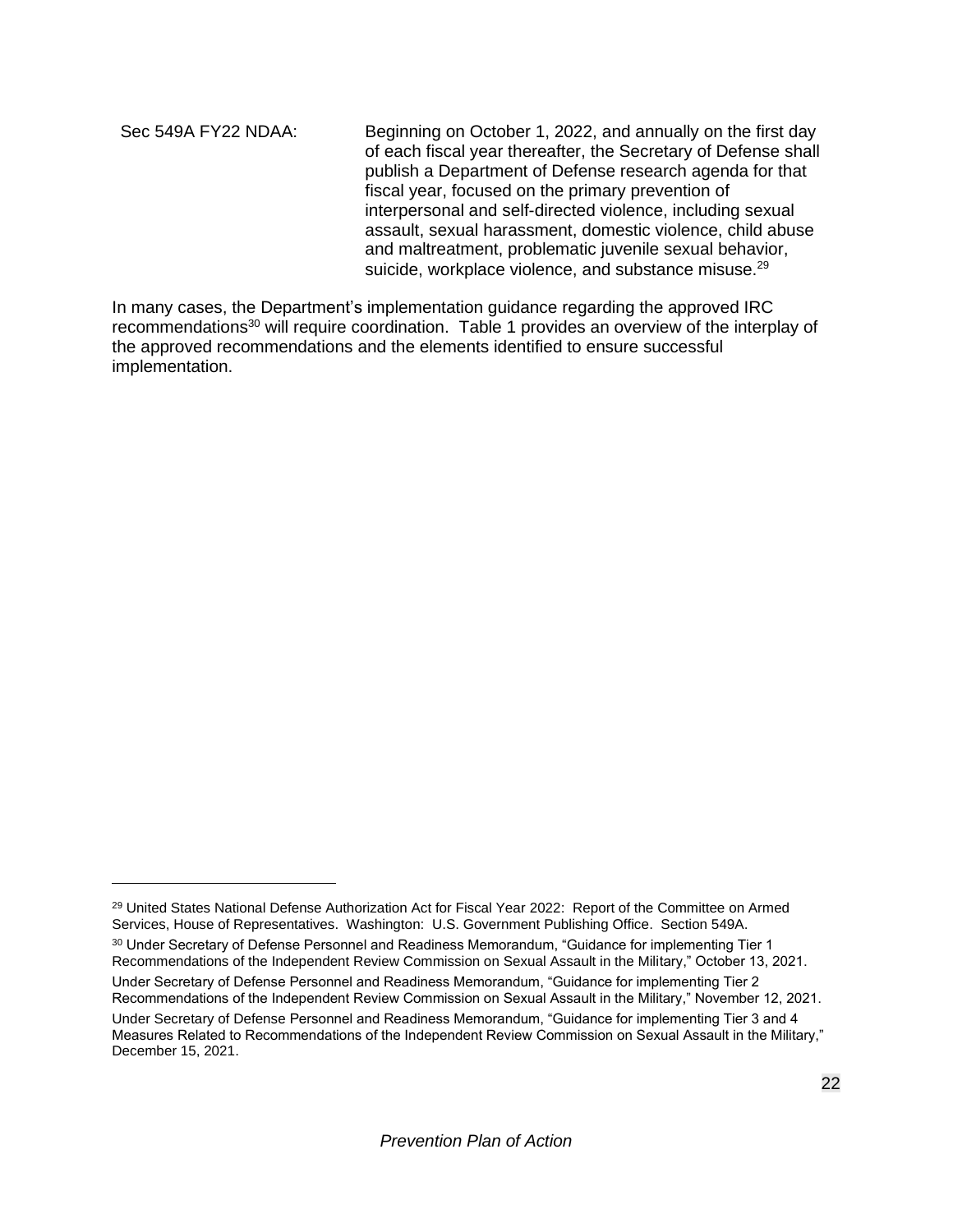| <b>PREVENTION SYSTEM</b> |                           |                           |                                       | <b>PREVENTION PROCESS</b> |                           |                           |                           |                           |                           |
|--------------------------|---------------------------|---------------------------|---------------------------------------|---------------------------|---------------------------|---------------------------|---------------------------|---------------------------|---------------------------|
| Rec                      | Leadership                | Prevention<br>Workforce   | Collaborative<br><b>Relationships</b> |                           | Data Resources            | Policy                    | Comprehensive<br>Approach | Implementation            | Evaluation                |
| 2.1a                     | $\boldsymbol{\mathsf{x}}$ |                           |                                       |                           |                           | $\pmb{\mathsf{X}}$        |                           |                           |                           |
| 2.1 <sub>b</sub>         | X                         |                           |                                       |                           |                           | X                         |                           |                           | $\boldsymbol{X}$          |
| 2.1c                     | X                         |                           |                                       |                           |                           |                           | $\boldsymbol{\mathsf{x}}$ | X                         |                           |
| 2.2a                     |                           | $\boldsymbol{\mathsf{X}}$ |                                       |                           |                           |                           |                           |                           | $\mathsf{X}$              |
| 2.2 <sub>b</sub>         |                           | $\pmb{\mathsf{X}}$        |                                       |                           |                           | X                         |                           |                           |                           |
| 2.2c                     |                           | X                         |                                       |                           | X                         |                           |                           |                           |                           |
| 2.3a                     | X                         | X                         | $\pmb{\mathsf{X}}$                    | X                         |                           | $\boldsymbol{\mathsf{X}}$ | $\boldsymbol{\mathsf{x}}$ | X                         | $\boldsymbol{\mathsf{x}}$ |
| 2.4                      |                           |                           |                                       |                           |                           | X                         | $\boldsymbol{\mathsf{X}}$ | X                         | X                         |
| 2.5a                     |                           |                           | $\pmb{\mathsf{X}}$                    |                           |                           |                           | $\boldsymbol{\mathsf{x}}$ | $\pmb{\mathsf{X}}$        | $\boldsymbol{\mathsf{x}}$ |
| 2.5 <sub>b</sub>         |                           |                           |                                       |                           |                           |                           | $\boldsymbol{\mathsf{X}}$ |                           |                           |
| 2.6d                     |                           |                           |                                       | X                         |                           |                           | $\pmb{\mathsf{X}}$        | $\pmb{\mathsf{X}}$        | X                         |
| 2.7 <sub>b</sub>         | $\mathbf x$               | $\boldsymbol{\mathsf{X}}$ | $\boldsymbol{\mathsf{x}}$             |                           | $\boldsymbol{\mathsf{x}}$ |                           |                           |                           | $\mathsf{X}$              |
| 2.8                      |                           |                           | $\pmb{\mathsf{X}}$                    |                           |                           | X                         |                           | X                         | $\boldsymbol{\mathsf{x}}$ |
| 3.2                      | X                         |                           |                                       |                           |                           |                           | $\boldsymbol{\mathsf{X}}$ | $\boldsymbol{\mathsf{X}}$ | $\boldsymbol{\mathsf{X}}$ |
| 3.6                      | $\pmb{\mathsf{X}}$        |                           |                                       |                           |                           |                           | $\pmb{\mathsf{X}}$        |                           | $\pmb{\mathsf{X}}$        |
| 3.7a                     | $\pmb{\chi}$              |                           | $\pmb{\mathsf{X}}$                    | $\boldsymbol{\mathsf{X}}$ | $\mathsf{X}$              |                           | $\boldsymbol{\mathsf{x}}$ | $\boldsymbol{\mathsf{X}}$ | $\boldsymbol{\mathsf{x}}$ |
| 3.7 <sub>b</sub>         | $\pmb{\chi}$              | $\pmb{\mathsf{X}}$        |                                       | X                         |                           | X                         | $\pmb{\chi}$              | $\pmb{\mathsf{X}}$        | X                         |
| 3.7 <sub>c</sub>         | $\boldsymbol{\mathsf{X}}$ |                           |                                       | X                         | $\pmb{\mathsf{X}}$        |                           | $\pmb{\mathsf{X}}$        | $\pmb{\mathsf{X}}$        | $\boldsymbol{\mathsf{X}}$ |
| 4.9.4                    |                           |                           |                                       |                           |                           |                           |                           |                           | $\boldsymbol{\mathsf{x}}$ |
| 549A                     |                           |                           |                                       | $\pmb{\mathsf{X}}$        |                           |                           |                           |                           |                           |

*Table 1. Map of PPoA 2.0 Elements and IRC Recommendations*

#### **Prevention Oversight**

The oversight of the integrated primary prevention-related IRC recommendations will be conducted by the Office of the Secretary of Defense for Personnel and Readiness. The Prevention Collaboration Forum and the Violence Prevention Cell may provide technical assistance to the Military Departments, Services, and National Guard Bureau to monitor and ensure standardization, where appropriate, of implementation.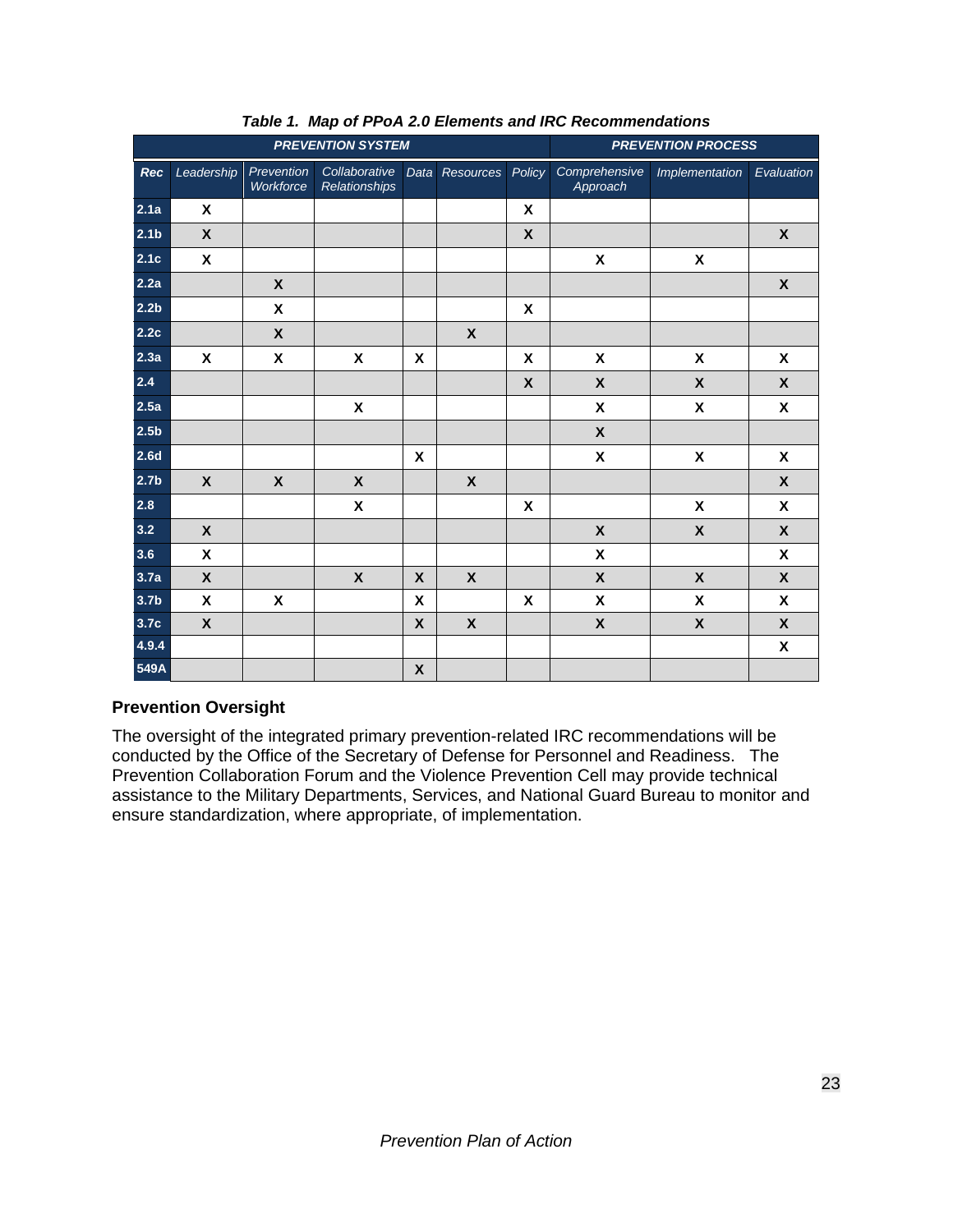#### **Appendix A**

#### **Glossary**

<span id="page-26-0"></span>**Child Abuse:** Defined in DoDI 6400.01.

**Collaboration:** Exchanging information, altering activities, sharing resources, and enhancing each other's capacity for mutual benefit and a common purpose in accordance with law and DoD regulations.

**Credential:** A process for verifying preparation, additional training, and/or prior work experiences of prevention human resources by the awarding of either a certificate or certification.

**Continuous Evaluation:** Routinely analyzing information and data to determine if prevention activities are changing the factors they were designed to address. This includes evaluation of activities and program outputs as well as evaluation of program outcomes.

**Data-driven Actions:** Defined in DoDI 6400.09.

**Discriminatory Harassment:** Defined in DoDI 1020.03.

**Domestic Abuse:** Defined in DoDI 6400.06.

**Evaluation:** The use of systematic methods to collect, analyze and use information to inform implementation of a policy, program, practice, or processes.

**Evidence-Based:** Effective policies, programs, practices, or processes that are evidencebased are found to be effective based on research evidence, reflecting significant expertise and investment.

**Fidelity:** Refers to delivering the approach competently and as it was originally designed.

**Harassment (Service Member):** Defined in DoDI 1020.03.

**Harassment (Civilian):** Defined in DoDI 1020.04.

**Harmful Behaviors:** Self-directed harm and prohibited abuse and harm, including sexual assault, harassment, retaliation, suicide, domestic abuse, and child abuse.

**High Risk Groups or Subpopulations:** Defined in DoDI 6400.09.

**Integrated Primary Prevention:** Defined in DoDI 6400.09.

**Military Community:** Defined in DoDI 6400.09.

**Military Leaders:** Defined in DoDI 6400.09.

**Outcome Evaluation:** A systematic process for collecting information to determine the degree to which, if at all, a policy, program, or practice is affecting the intended target population(s) and whether or not program improvements are needed to achieve intended outcomes.

**Practice:** Discrete behavior or action contributing to prevention.

**Prevalence:** Defined in DoDI 6400.09.

**Prevention Activities:** Defined in DoDI 6400.09.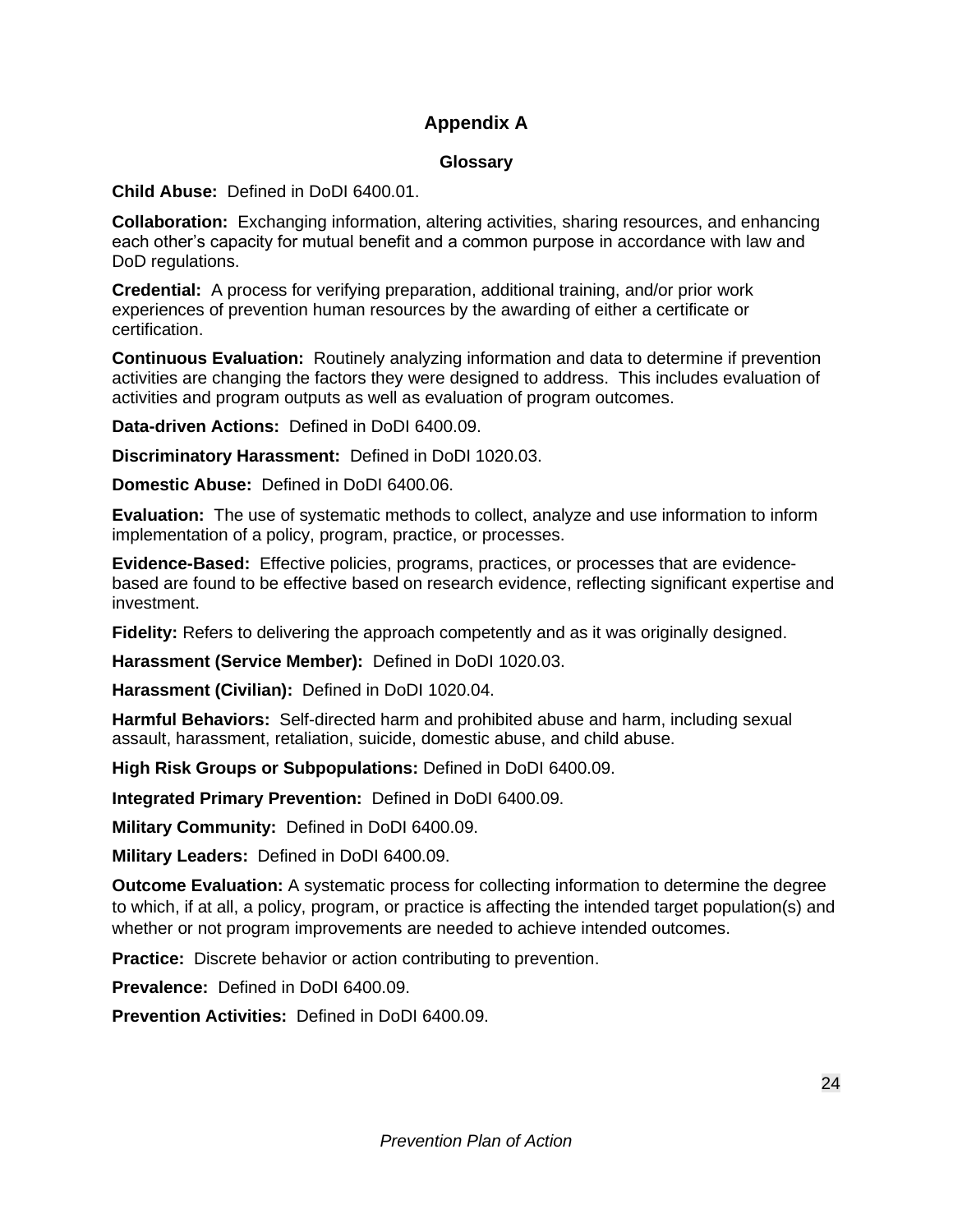**Prevention Workforce:** A subset of prevention personnel whose official duties (to include collateral and additional duties) involve prevention of self-directed harm and prohibited abusive or harmful acts and who attain and sustain prevention-specific knowledge and skills (e.g., chaplains, suicide prevention program managers, command climate specialists).

**Primary Prevention:** Defined in DoDI 6400.09.

**Prevention Process:** Empirically validated procedures that promote effective planning, implementation, and evaluation of prevention activities (**Error! Reference source not found.**).

**Program:** Curriculum or manualized set of activities and information intended for cognitive learning and skill development.

**Protective Factors:** Defined in DoDI 6400.09.

**Public Health Surveillance Methods:** The ongoing, systematic collection, analysis, and interpretation of health-related data essential to planning, implementation, and evaluation of public health practice.

**Research-based Prevention Activities**: Defined in DoDI 6400.09.

**Risk Factors:** Defined in DoDI 6400.09.

**Sexual Assault:** Defined in DoDI 6495.02, Volume 1.

**Self-directed harm:** Defined in DoDI 6400.09.

**Selected Primary Prevention:** Takes place BEFORE violence initially occurs. It involves programs and strategies designed to reduce the factors that put people at risk for experiencing violence. Or, they encourage the factors that protect or buffer people from violence. Prevention efforts focused on those individuals or groups that show one or more risk factors for violence.

**Sexual Harassment:** Defined in DoDI 1020.03.

**Sexual Minority:** A group whose sexual identity, orientation or practices differ from the majority of the surrounding society. Primarily used to refer to lesbian, gay, bisexual, or non-heterosexual individuals.

**Social Determinants of Health:** Conditions in the environments in which people are born, live, learn, work, play, and worship that affect a wide range of health, functioning, and quality-of-life outcomes and risks.

**Social Ecological Model:** The social ecological model understands health and well-being to be affected by the interaction between the individual, interpersonal, and organizational factors.

**Stalking:** Defined in DoDI 1020.03.

**Suicide:** Defined in DoDI 6490.16.

**Toxic leadership:** An individual's perception that their leader has a disregard for subordinate input, defiance of logic or predictability, and self-promoting tendencies. "Toxic Leadership" behavior includes demeaning/marginalizing, degrading, coercion, deception, and angry/acts of aggression.

**Universal Primary Prevention:** Primary prevention activities are directed at the general population and attempt to stop maltreatment before it occurs. All members of the community have access to and may benefit from these services. Primary prevention activities with a